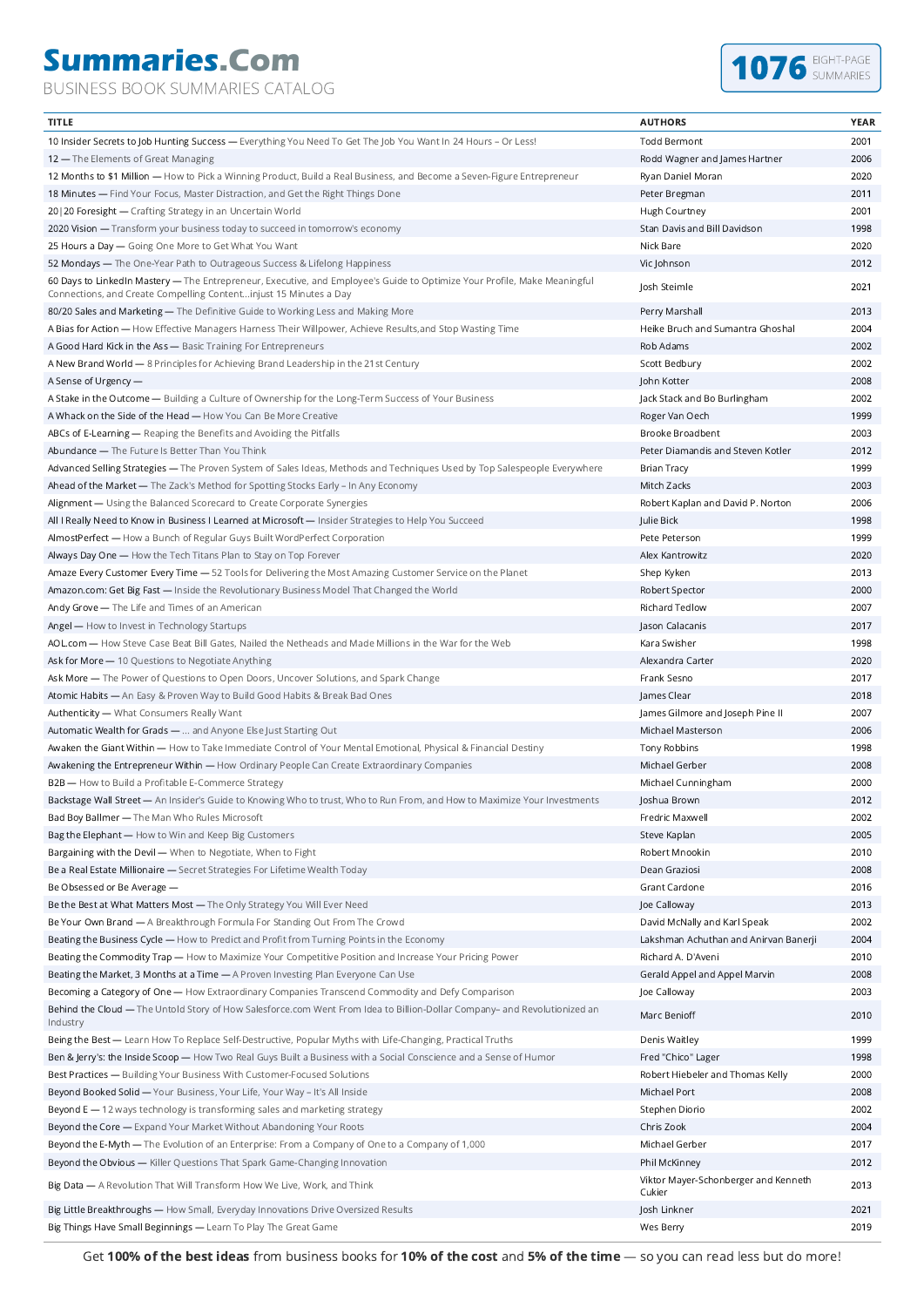| <b>TITLE</b>                                                                                                                                | <b>AUTHORS</b>                           | YEAR |
|---------------------------------------------------------------------------------------------------------------------------------------------|------------------------------------------|------|
| Bill & Dave - How Hewlett and Packard Built the World's Greatest Company                                                                    | Michael Malone                           | 2007 |
| Billion-Dollar Brand Club — How Dollar Shave Club, Warby Parker, and Other Disruptors Are Remaking What We Buy                              | Lawrence Ingrassia                       | 2020 |
| Black Box Thinking — Why Most People Never Learn From Their Mistakes -- But Some Do                                                         | Matthew Syed                             | 2015 |
| Blitzscaling - The Lightning-Fast Path to Building Massively Valuable Companies                                                             | Reid Hoffman and Chris Yeh               | 2018 |
| Blockbusters - The Five Keys to Developing Great New Products                                                                               | Gary Lynn and Richard Reilly             | 2002 |
|                                                                                                                                             |                                          | 2000 |
| Blown to Bits — How The New Economics of Information Transforms Strategy                                                                    | Philip Evans and Thomas Wurster          |      |
| Blue Ocean Shift: Beyond Competing — Proven Steps to Inspire Confidence and Seize New Growth                                                | W. Chan Kim and Renee Mauborgne          | 2017 |
| Blue Ocean Strategy - How to Create Uncontested Market Space and Make the Competition Irrelevant                                            | W. Chan Kim and Renee Mauborgne          | 2005 |
| Blueprint to the Digital Economy - Creating Wealth in the Era of E-Business                                                                 | Don Tapscott and Alex Lowy               | 1999 |
| Bold - How to Go Big, Create Wealth, and Impact the World                                                                                   | Peter Diamandis and Steven Kotler        | 2015 |
| <b>Bond — The Business Career of Alan Bond</b>                                                                                              | Terence Maher                            | 1999 |
| Born for This - How to Find the Work You Were Meant To Do                                                                                   | Chris Guillebeau                         | 2016 |
| Borrowing Brilliance - The Six Steps to Business Innovation by Building on the Ideas of Others                                              | David Kord Murray                        | 2009 |
| Bottom-Up Marketing - Building A Tactic Into A Powerful Strategy                                                                            | Al Ries and Jack Trout                   | 1998 |
| Brain Rules - 12 Principles for Surviving and Thriving at Work Home and School                                                              | John Medina                              | 2008 |
| Brand Hijack - Marketing Without Marketing                                                                                                  | Alex Wipperfurth                         | 2005 |
| Brand Leadership - The Evolving Paradigm                                                                                                    | David Aaker and Erich Joachimsthaler     | 2001 |
| Breakthrough - How Great Companies Set Outrageous Objectives - And Achieve Them                                                             | <b>Bill Davidson</b>                     | 2004 |
| Breakthrough Selling - Customer Building Strategies from the Best in the Business                                                           | Barry Farber and Joyce Wycoff            | 1999 |
| Brick by Brick - How LEGO rewrote the Rules of Innovation and Conquered the Global Toy Industry                                             | David Robertson and Bill Breen           | 2013 |
|                                                                                                                                             |                                          | 2014 |
| Brief - Make a Bigger Impact by Saying Less                                                                                                 | Joseph McCormack                         |      |
| Brierley - The Man Behind The Corporate Legend                                                                                              | Yvonne Van Dongen                        | 1999 |
| Build Your Own Garage - Blueprints and Tools to Unleash Your Company's Hidden Creativity                                                    | Bernd Schmitt and Laura Brown            | 2001 |
| Building a Story Brand - Clarify Your Message So Customers Will Listen                                                                      | Donald Miller                            | 2017 |
| Building Strong Brands - How the Best Brand Managers Build Brand Equity                                                                     | David Aaker                              | 1999 |
| Built for Growth - Expanding Your Business Around the Corner or Across the Globe                                                            | Arthur Rubinfeld and Collins Hemingway   | 2005 |
| Built to Change - How To Achieve Sustained Organizational Effectiveness                                                                     | Edward Lawler III and Christopher Worley | 2006 |
| Built to Last - Successful Habits Of Visionary Companies                                                                                    | James Collins and Jerry Porras           | 2000 |
| Built to Sell - Creating a Business That Can Thrive Without You                                                                             | John Warrillow                           | 2011 |
| Built, Not Born - A Self-Made Billionaire's No-Nonsense Guide for Entrepreneurs                                                             | Tom Golisano                             | 2020 |
| Business @ the Speed of Thought - Using a Digital Nervous System                                                                            | <b>Bill Gates</b>                        | 1999 |
| Business Brilliant - Surprising Lessons from the Greatest Self-Made Icons                                                                   | Lewis Schiff                             | 2013 |
| Business Made Simple - 60 Days to Master Leadership, Sales, Marketing, Execution, Management, Personal Productivity and More                | Donald Miller                            | 2021 |
|                                                                                                                                             | Rhonda Abrams                            | 2006 |
| Business Plan in a Day - Get It Done Right, Get It Done Fast!                                                                               |                                          |      |
| Business Plans That Win \$\$\$ - Lessons from the MIT Enterprise Forum                                                                      | Stanley Rich and David Gumpert           | 1999 |
| Business Stripped Bare - Adventures of a Global Entrepreneur                                                                                | Richard Branson                          | 2009 |
| Businessthink - Rules For Getting It Right - Now and No Matter What!                                                                        | Dave Marcum and Steve Smith              | 2002 |
| Buy-In - Saving Your Good Idea From Getting Shot Down                                                                                       | John Kotter and Lorne Whitehead          | 2010 |
| Buy, Rent & Hold - How to Make Money in a "Cold" Real Estate Market                                                                         | Robert Irwin                             | 1999 |
| Buying Real Estate Without Cash or Credit -                                                                                                 | Peter Conti and David Finkel             | 2005 |
| Buzzmarketing - Get People To Talk About Your Stuff                                                                                         | Mark Hughes                              | 2005 |
| Career Renegade - How to Make a Great Living Doing What You Love                                                                            | Jonathan Fields                          | 2009 |
| Career Warfare - 10 Rules For Building A Successful Personal Brand And Fighting To Keep It                                                  | David D'Alessandro                       | 2004 |
| Catalyst Code - The Strategies Behind the World's Most Dynamic Companies                                                                    | David Evans and Richard Schmalensee      | 2007 |
|                                                                                                                                             | Carolyn Dewar, Scott Kellar and Vikram   |      |
| CEO Excellence - The Six Mindsets That Distinguish the Best Leaders from the Rest                                                           | Malhotra                                 | 2022 |
| Change Friendly Leadership - How to Transform Good Intentions into Great Performance                                                        | Rodger Dean Duncan                       | 2012 |
| Change the Culture, Change the Game - The Breakthrough Strategy for Energizing Your Organization and Creating Accountability for<br>Results | Roger Connors and Tom Smith              | 2011 |
| Changewave Investing - Picking the Next Monster Stocks of the New Economy                                                                   | Tobin Smith                              | 2000 |
| Changing the Channel - 12 Easy Ways to Make Millions for Your Business                                                                      | Michael Masterson and Maryellen Tribby   | 2009 |
| Changing the Game - How Video Games Are Transforming the Future of Business                                                                 | David Edery and Ethan Mollick            | 2009 |
| Charlie Munger - The Complete Investor                                                                                                      | Tren Griffin                             | 2015 |
| Chief Joy Officer - How Great Leaders Elevate Human Energy and Eliminate Fear                                                               | Richard Sheridan                         | 2019 |
|                                                                                                                                             | Kindra Hall                              | 2022 |
| Choose Your Story Change Your Life - Silence Your Inner Critic and Rewrite Your Life from the Inside Out                                    |                                          |      |
| Click Millionaires - Work Less, Live More with an Internet Business You Love                                                                | Scott Fox                                | 2012 |
| Clicks and Mortar - Passion Driven Growth in an Internet Driven World                                                                       | David Pottruck and Terry Pearce          | 2000 |
| Clockwork - Design Your Business To Run Itself                                                                                              | Mike Michalowicz                         | 2018 |
| Clued In - How To Keep Customers Coming Back Again And Again                                                                                | Lewis Carbone                            | 2004 |
| Clutter-Proof Your Business - Turn Your Mess Into Success                                                                                   | Mike Nelson                              | 2002 |
| CNN - the Inside Story - How a Band of Mavericks Changed the Face of Television News                                                        | Hank Whittemore                          | 1998 |
| Co-Opetition - A Revolutionary Mindset That Combines Competition and Cooperation                                                            | Adam Brandenburger and Barry Nalebuff    | 1998 |
| Code Name Ginger — The Story Behind Segway and Dean Kamen's Quest To Invent a New World                                                     | Steve Kemper                             | 2003 |
| Collaboration - How Leaders Avoid the Traps, Create Unity, and Reap Big Results                                                             | Morten Hansen                            | 2009 |
| Collapse of Distinction - Stand Out and Move Up While Your Competition Fails                                                                | Scott McKain                             | 2009 |
| Common Sense Business - Starting, Operating and Growing Your Small Business - In Any Economy!                                               | <b>Steve Gottry</b>                      | 1999 |
| Company of One - Why Staying Small is the Next Big Thing in Business                                                                        | Paul Jarvis                              | 2019 |
|                                                                                                                                             |                                          |      |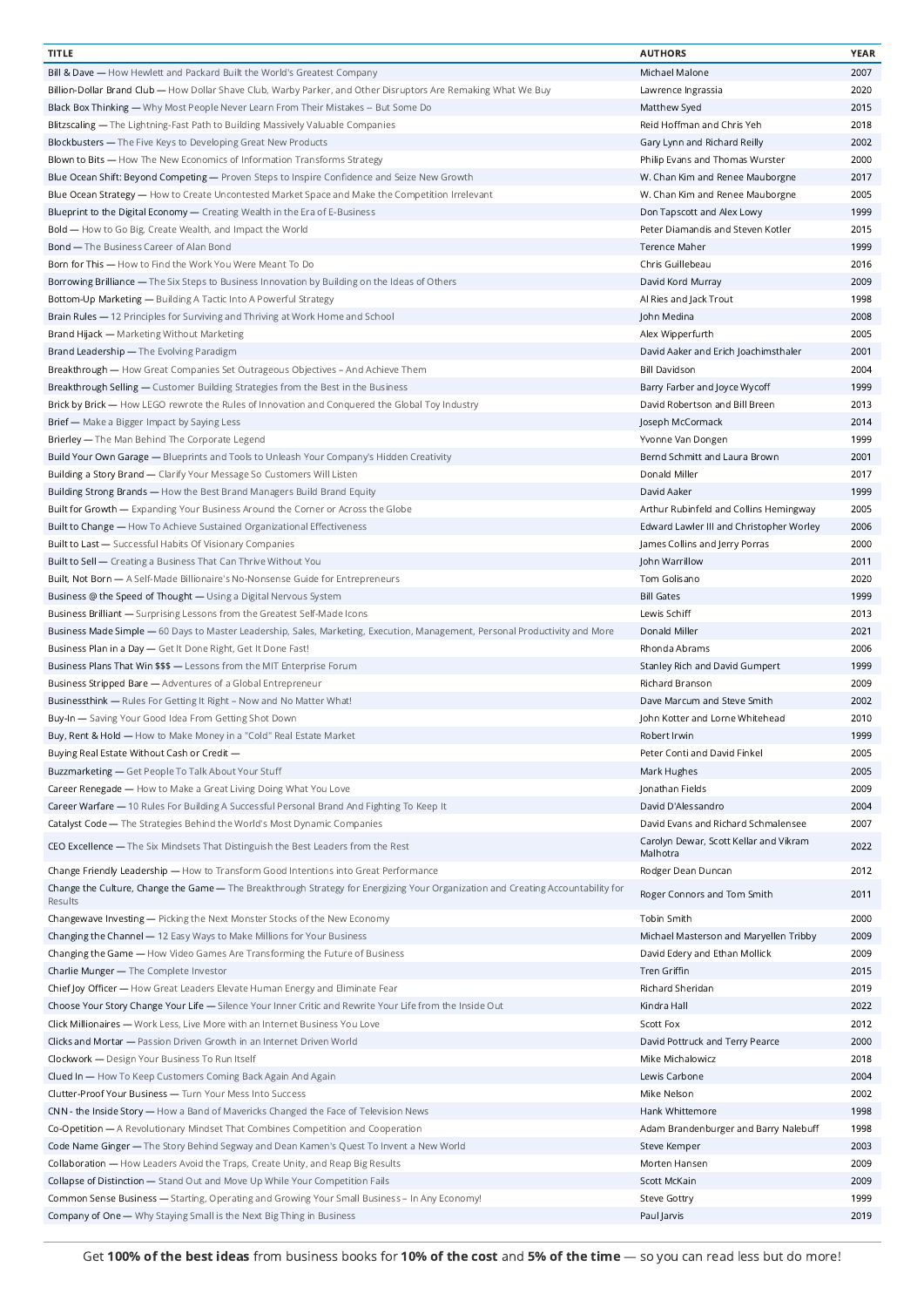| <b>TITLE</b>                                                                                                                                             | <b>AUTHORS</b>                       | <b>YEAR</b> |
|----------------------------------------------------------------------------------------------------------------------------------------------------------|--------------------------------------|-------------|
| Competing Against Luck - The Story of Innovation and Customer Choice                                                                                     | Clayton Christensen and Taddy Hall   | 2016        |
| Competing for the Future — Breakthrough Strategies For Seizing Control Of Your Industry And Creating The Markets Of Tomorrow                             | Gary Hamel and C.K. Prahalad         | 1999        |
| Competing on Analytics - The New Science of Winning                                                                                                      | Thomas Davenport and Jeanne Harris   | 2007        |
| Competition Demystified - A Radically Simplified Approach to Business Strategy                                                                           | Bruce Greenwald and Judd Kahn        | 2005        |
| Confronting Reality - Doing What Matters to Get Things Right                                                                                             | Larry Bossidy and Ram Charan         | 2004        |
| Connect First - 52 Simple Ways to Ignite Success, Meaning, and Joy at Work                                                                               | Melanie Katzman                      | 2020        |
| Conquering the Paper Pile-Up — How to sort, organize, file and store every piece of paper in your home or office                                         | Stephanie Culp                       | 1999        |
|                                                                                                                                                          |                                      |             |
| Conquering Uncertainty — Understanding Corporate Cycles and Positioning Your Company to Survive the Changing Environment                                 | Theodore Modis                       | 1998        |
| Conscious Luck - Eight Secrets to Intentionally Change Your Fortune                                                                                      | Gay Hendricks and Carol Kline        | 2020        |
| Contagious - Why Things Catch On                                                                                                                         | Jonah Berger                         | 2013        |
| Contagious Success - Spreading High Performance Throughout Your Organization                                                                             | Susan Annunzio                       | 2005        |
| Contrary Investing for the 90s - How To Profit By Going Against The Crowd                                                                                | Richard E. Band                      | 1999        |
| Conversational Capital - How to Create Stuff People Love to Talk About                                                                                   | Bertrand Cesvet and Tony Babinski    | 2008        |
| Copies in Seconds - How a Lone Inventor and an Unknown Company Created theBiggest CommunicationBreakthrough Since<br>Gutenberg - Chester Carlson         | David Owen                           | 2004        |
| Copycats - How Smart Companies Use Imitiation to Gain a Strategic Edge                                                                                   | Obed Shenkar                         | 2010        |
| Copywriting Secrets — How Everyone Can Use the Power of Words to Get More Clicks, Sales, and Profits … No Matter What You<br>Sell or Who You Sell It To! | Jim Edwards                          | 2019        |
| Corporate Aikido - Unleash the potential within your company to Neutralize competition and seize growth                                                  | Robert Pino                          | 1999        |
| Cracking the Value Code - How Successful Businesses Are Creating Wealth in the New Economy                                                               | Richard Boulton and Barry Libert     | 2000        |
| Create Your Own Future - How to Master the 12 Critical Factors of Unlimited Success                                                                      | <b>Brian Tracy</b>                   | 2002        |
| Creating and Delivering Totally Awesome Customer Experiences - The Art and Science of Customer Experience Mapping                                        | Gary Millet and Blaine Millet        | 2002        |
| Creating Value in the Network Economy - The Harvard Business Review Book                                                                                 | Don Tapscott                         | 2000        |
| Creativity, Inc. — Overcoming the Unseen Forces That Stand in the Way of True Inspiration                                                                | Ed Catmull and Amy Wallace           | 2014        |
| Crowdfunded — The Proven Crowdfunding System for Launching Products, Raising Millions, and Scaling Brands Using Indiegogo and                            | Mark Pecota                          | 2020        |
| Kickstarter                                                                                                                                              |                                      |             |
| Crowdsourcing — Why the Power of the Crowd is Driving the Future of Business                                                                             | Jeff Howe                            | 2008        |
| Crunch Point - The 21 Secrets To Succeeding When It Matters Most                                                                                         | <b>Brian Tracy</b>                   | 2006        |
| Crush It! - Why Now is the Time to Cash In on Your Passion                                                                                               | Gary Vaynerchuk                      | 2009        |
| Crushing It! - How Great Entrepreneurs Build Their Business and Influence -- And How You Can, Too                                                        | Gary Vaynerchuk                      | 2018        |
| Ctrl Alt Delete - Reboot Your Business. Reboot Your Life. Your Future Depends On It.                                                                     | Mitch Joel                           | 2013        |
| Cues - Master the Secret Language of Charismatic Communication                                                                                           | Vanessa Van Edwards                  | 2022        |
| Customer Culture — How FedEx and Other Great Companies Put the Customer First Every Day                                                                  | Michael Basch                        | 2002        |
| Customer Equity - Building and Managing Relationships as Valuable Assets                                                                                 | Robert Blattberg and Gary Getz       | 2001        |
| Customer Mania! — It's Never Too Late to Build a Customer-Focused Company                                                                                | Ken Blanchard and Jim Ballard        | 2004        |
| Customer-Centric Selling - The Message Driven Sales Process                                                                                              | Michael Bosworth and John Holland    | 2004        |
| Customers Rule! — Why The e-Commerce Honeymoon Is Over And Where Winning Businesses Go From Here                                                         | Roger Blackwell and Kirstina Stephan | 2001        |
| Customers.com - How To Create A Profitable Business Strategy For The Internet And Beyond                                                                 | Patricia B Seybold                   | 1999        |
| David and Goliath - Underdogs, Misfits, and the Art of Battling Giants                                                                                   | Malcolm Gladwell                     | 2014        |
| Dealing with Darwin - How Great Companies Innovate at Every Phase of Their Evolution                                                                     | Geoffrey Moore                       | 2006        |
| Debt Free for Life - The Finish Rich Plan For Financial Freedom                                                                                          | David Bach                           | 2011        |
| Debunkery - Learn It, Do It and Profit From It -- Seeing Through Wall Street's Money-Killing Myths                                                       | Ken Fisher and Lara Hoffmans         | 2010        |
|                                                                                                                                                          |                                      |             |
| Decisive - How to Make Better Choices in Life and Work                                                                                                   | Chip Heath and Dan Heath             | 2013        |
| Decoding Greatness - How the Best in the World Reverse Engineer Success                                                                                  | Ron Friedman                         | 2021        |
| Deep Work - Rules for Focused Success in a Distracted World                                                                                              | Cal Newport                          | 2016        |
| Defying the Market - Profiting in the Turbulent Post-Technology Market Boom                                                                              | Stephen Leeb and Donna Leeb          | 1999        |
| Deliver! - How to Be Fast. Flawless and Frugal                                                                                                           | Jim Champy                           | 2011        |
| Delivering Happiness - A Path to Profits, Passion and Purpose                                                                                            | Tony Hsieh                           | 2010        |
| Demand-Side Sales 101 - Stop Selling and Help Your Customers Make Progress                                                                               | Bob Moesta and Greg Engle            | 2020        |
| Design to Grow - How Coca-Cola Learned to Combine Scale & Agility (And How You Can Too)                                                                  | David Butler and Linda Tischler      | 2015        |
| Die with Zero — Getting All You Can from Your Money and Your Life                                                                                        | <b>Bill Perkins</b>                  | 2020        |
| Differentiate or Die - Survival in Our Era of Killer Competition                                                                                         | Jack Trout and Steve Rivkin          | 2000        |
| Digital Capital - Harnessing the Power of Business Webs                                                                                                  | Don Tapscott and David Ticoll        | 2000        |
| Digital Darwinism - 7 Breakthrough Business Strategies For Surviving in the Cutthroat Web Economy                                                        | Evan Schwartz                        | 1999        |
| Digital Disruption - Unleashing the Next Wave of Innovation                                                                                              | James McQuivey                       | 2013        |
| Direct from Dell - Strategies That Revolutionized an Industry                                                                                            | Michael Dell and Catherin Fredman    | 1999        |
|                                                                                                                                                          |                                      |             |
| Direct Public Offerings — The New Method For Taking Your Company Public                                                                                  | Drew Field                           | 1999        |
| Disciplined Dreaming - A Proven System to Drive Breakthrough Creativity                                                                                  | Josh Linkner                         | 2011        |
| Disciplined Entrepreneurship - 24 Steps to a Successful Startup                                                                                          | <b>Bill Aulet</b>                    | 2013        |
| Disrupt! Think Epic. Be Epic. - 25 Successful Habits for an Extremely Disruptive World                                                                   | <b>Bill Jensen</b>                   | 2013        |
| Doesn't Hurt to Ask - Using the Power of Questions to Communicate, Connect, and Persuade                                                                 | <b>Trey Gowdy</b>                    | 2020        |
| Doing Both - How Cisco Captures Today's Profit and Drives Tomorrow's Growth                                                                              | Inder Sidhu                          | 2010        |
| Doing It Now - Action, Not Excuses                                                                                                                       | Edwin C. Bliss                       | 1998        |
| Don't Be a Stranger - Create Your Own Luck in Business Through Strategic Relationship Building                                                           | Lawrence Perkins                     | 2020        |
| Don't Just Relate - Advocate - A Blueprint For Profit in the Era of Customer Power                                                                       | Glen Urban                           | 2005        |
| Don't Pay for Your MBA - The Faster, Cheaper, Better Way to Get the Business Education You Need                                                          | Laurie Pickard                       | 2018        |
| Don't Think Pink - What Really Makes Women Buy - and How to Increase Your Share of This Crucial Market                                                   | Lisa Johnson and Andrea Learned      | 2004        |
| Dot.bomb - Inside an Internet Goliath - from Lunatic Optimism to Panic and Crash                                                                         | J. David Kuo                         | 2001        |
|                                                                                                                                                          |                                      |             |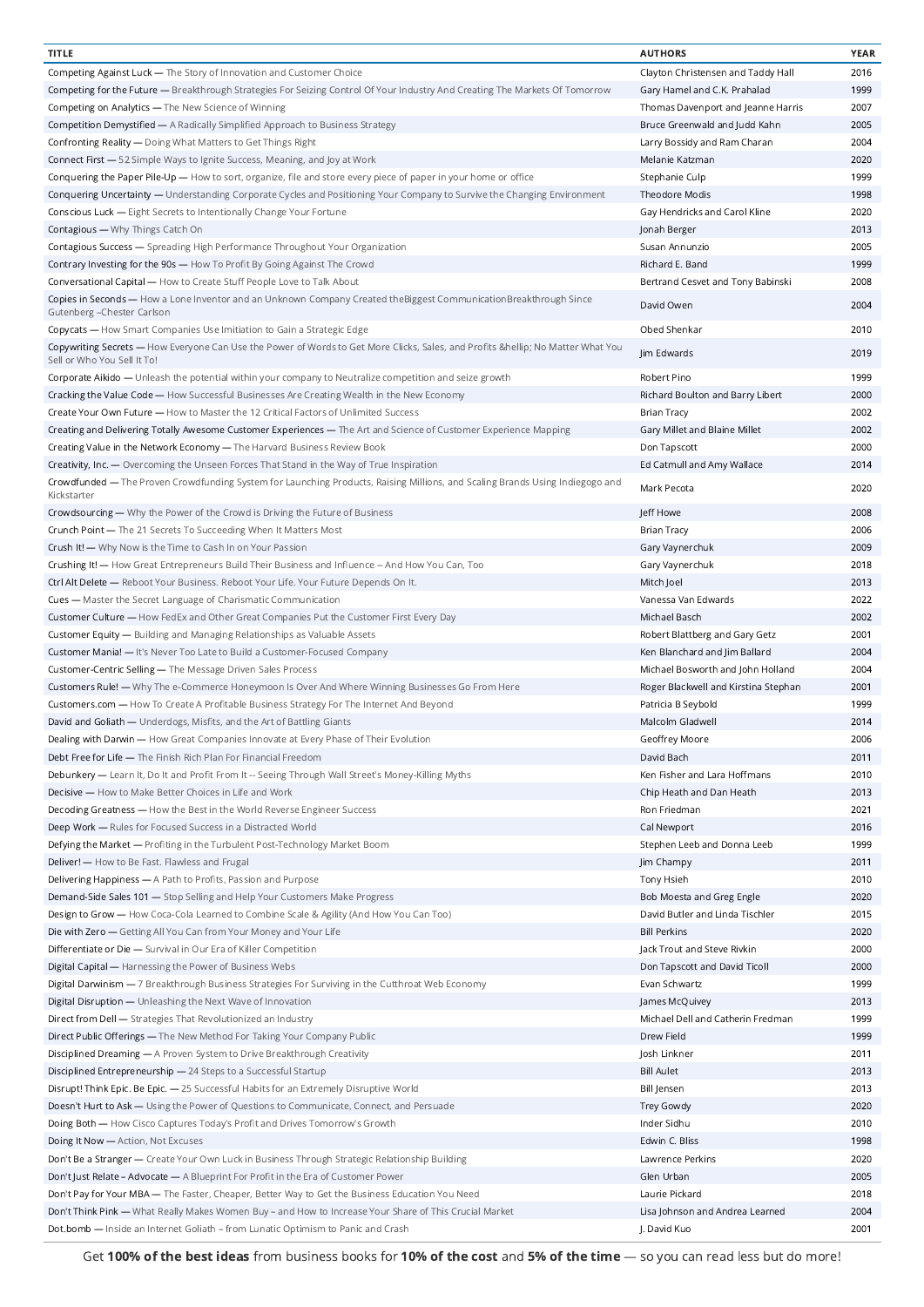| <b>TITLE</b>                                                                                                                                                | <b>AUTHORS</b>                                    | YEAR |
|-------------------------------------------------------------------------------------------------------------------------------------------------------------|---------------------------------------------------|------|
| Dotcom Secrets - The Underground Playbook for Growing Your Company Online                                                                                   | Russell Brunson                                   | 2015 |
| Double-Digit Growth - How Great Companies Achieve It - No Matter What                                                                                       | Michael Treacy                                    | 2003 |
| Dream Teams - Working Together Without Falling Apart                                                                                                        | Shane Snow                                        | 2018 |
|                                                                                                                                                             | Robert Tucker                                     | 2003 |
| Driving Growth Through Innovation - How Leading Firms Are Transforming Their Futures                                                                        |                                                   |      |
| Duty, Honor, Company - West Point Fundamentals For Business Success                                                                                         | Gil Dorland and John Dorland                      | 1999 |
| <b>E-Myth Mastery</b> — The Seven Essential Disciplines for Building a World Class Company                                                                  | Michael Gerber                                    | 2005 |
| E-Service - 24 Ways to Keep Your Customers - When the Competition Is Just a Click Away                                                                      | Ron Zemke and Tom Connellan                       | 2000 |
| e-Stocks - Finding the Hidden Blue Chips Among the Internet Impostors                                                                                       | Peter Cohan                                       | 2001 |
| e-Strategy Pure & Simple - Connecting Your Internet Strategy To Your Business Strategy                                                                      | Michel Robert and Bernard Racine                  | 2001 |
| Earth: the Sequel - The Race to Reinvent Energy and Stop Global Warming                                                                                     | Fred Krupp and Miriam horn                        | 2008 |
| Ebrands - Building an Internet Business At Breakneck Speed                                                                                                  | Phil Carpenter                                    | 2000 |
| Effortless - Make It Easier to Do What Matters Most                                                                                                         | Greg Mckeown                                      | 2021 |
|                                                                                                                                                             | Charles Carlson                                   | 2000 |
| Eight Steps to Seven Figures - The Investment Strategies Of Everyday Millionaires And How You Can Become Wealthy Too                                        |                                                   |      |
| Elon Musk - Tesla, Spacex, and the Quest for a Fantastic Future                                                                                             | Ashlee Vance                                      | 2015 |
| <b>Empowered - Ordinary People, Extraordinary Results</b>                                                                                                   | Marty Cagan and Chris Jones                       | 2021 |
| Enchantment - The Art of Changing Hearts, Minds, and Actions                                                                                                | Guy Kawasaki                                      | 2011 |
| Engaged - Outbehave Your Competition to Create Customers for Life                                                                                           | Gregg Lederman                                    | 2013 |
| Entrepreneuring - The Ten Commandments for Building a Growth Company                                                                                        | Steve C. Brandt                                   | 1998 |
| Entrepreneurship.com - How To Create a Winning Dot-Com Business Plan                                                                                        | <b>Tim Burns</b>                                  | 2001 |
| Epic Content Marketing - How to Tell a Different Story, Break Through the Clutter, and Win Customers by Marketing Less                                      | Joe Pulizzi                                       | 2014 |
| Equity - Why Employee Ownership is Good for Business                                                                                                        | Corey Rosen and John Case                         | 2005 |
|                                                                                                                                                             | Vahan Janigian                                    | 2008 |
| Even Buffett Isn't Perfect - What You Can - and Can't -Learn from the World's Greatest Investor                                                             |                                                   |      |
| Everybody Wins - The Story and Lessons Behind RE/MAX                                                                                                        | Phil Harkins and Keith Hollihan                   | 2005 |
| Everyone Communicates, Few Connect - What the Most Effective Leaders Do Differently                                                                         | John C. Maxwell                                   | 2010 |
| Everything Counts - 52 Remarkable Ways to Inspire Excellence and Drive Results                                                                              | Gary Blair                                        | 2010 |
| Everything is Figureoutable - One Simple Belief to Create Unstoppable Success                                                                               | Marie Forleo                                      | 2019 |
| Everything Is Negotiable - How To Negotiate and Win                                                                                                         | Gavin Kennedy                                     | 1998 |
| Exceptional Selling - How the Best Connect and Win in High Stakes Sales                                                                                     | Jeff Thull                                        | 2006 |
| Executing Your Strategy - How to Break It Down and Get It Done                                                                                              | Mark Morgan and Raymond Levitt                    | 2008 |
| <b>Execution - The Discipline of Getting Things Done</b>                                                                                                    | Larry Bossidy and Ram Charan                      | 2002 |
|                                                                                                                                                             |                                                   |      |
| Execution Is the Strategy - How Leaders Achieve Maximum Results in Minimum Time                                                                             | Laura Stack                                       | 2014 |
| Executive Warfare - 10 Rules of Engagement For Winning Your War For Success                                                                                 | David D'Alessandro                                | 2008 |
| Experiential Marketing - How To Get Customers To Sense, Feel, Think, Act and Relate To Your Company and Brands                                              | Bernd Schmitt                                     | 2000 |
| Expert Secrets - The Underground Playbook for Creating a Mass Movement of People Who Will Pay for Your Advice                                               | Russell Brunson                                   | 2017 |
| Extreme Productivity - Boost Your Results, Reduce Your Hours                                                                                                | Robert Pozen                                      | 2012 |
| Extreme Teams - Why Pixar, Netflix, Airbnb, and Other Cutting-Edge Companies Succeed Where Most Fail                                                        | Robert Bruce Shaw                                 | 2017 |
| Fail Fast or Win Big - The Start-Up Plan For Starting Now                                                                                                   | Bernhard Schroeder                                | 2015 |
| Fail Fast, Fail Often - How Losing Can Help You WIN                                                                                                         | Ryan Babineaux and John Krumboltz                 | 2014 |
| Fast Second - How Smart Companies Bypass Radical Innovation to Enter and Dominate New Markets                                                               | Constantinos Markides and Paul Geroski            | 2005 |
|                                                                                                                                                             |                                                   |      |
| Faster Company - Building the World's Nuttiest Turn-on-a-Dime Home-Grown Billion-Dollar Company                                                             | Patrick Kelly and John Case                       | 1998 |
| Father, Son & Co - My Life At IBM And Beyond                                                                                                                | Thomas J. Watson Jrn                              | 1999 |
| Financial Freedom - A Proven Path to All the Money You Will Ever Need                                                                                       | Grant Sabatier                                    | 2019 |
| Financial Intelligence - A Manager's Guide to Knowing What the Numbers Really Mean                                                                          | Karen Berman and Joe Knight                       | 2006 |
| Financial Self-Defense - How to Win the Fight for Financial Freedom                                                                                         | Charles J. Givens                                 | 1999 |
| Find Your Why - A Practical Guide for Discovering Purpose For You and Your Team                                                                             | Simon Sinek, David Mead and Peter Docker          | 2017 |
| Fire Your Boss -  And Hire Yourself                                                                                                                         | Stephen Pollan and Mark Levine                    | 2004 |
| Fire Your Sales Team Today - Then Rehire Them as Sales Guides in Your New Revenue Department                                                                | Erich Keiles and Mike Lieberman                   | 2012 |
|                                                                                                                                                             |                                                   |      |
| First Things First - To Live, to Love, to Learn, to Leave a Legacy                                                                                          | Stephen R. Covey and Roger and Rebecca<br>Merrill | 1998 |
| First, Break All the Rules - What the World's Greatest Managers Do Differently                                                                              | Marcus Buckingham and Curt Coffman                | 1999 |
| Five Minds for the Future -                                                                                                                                 | <b>Howard Gardner</b>                             | 2007 |
| Five Regions of the Future - Preparing Your Business For Tomorrow's Technology Revolution                                                                   | Joel Barker and Scott Erickson                    | 2005 |
| Five Stars - The Communication Secrets to Get from Good to Great                                                                                            | Carmine Gallo                                     | 2018 |
| Fix This Next - Make the Vital Change That Will Level Up Your Business                                                                                      | Mike Michalowicz                                  | 2021 |
| Flash Boys - A Wall Street Revolt                                                                                                                           | Michael Lewis                                     | 2014 |
|                                                                                                                                                             |                                                   |      |
| Flash Foresight - How to See the Invisible and Do The Impossible                                                                                            | Daniel Burrus and John David Mann                 | 2011 |
| Flawless Execution - Use the Techniques and Systems of America's Fighter Pilots to Perform at Your Peak and Win the Battles of the<br><b>Business World</b> | James Murphy                                      | 2005 |
| Flip the Funnel - How to Use Existing Customers to Gain New Ones                                                                                            | Joseph Jaffe                                      | 2010 |
| Flip the Script - Getting People to Think Your Idea is Their Idea                                                                                           | Oren Klaff                                        | 2019 |
| Flying High - How JetBlue Founder and CEO David Nelleman Beats the Competition  Even in the World's Most Turbulent Industry                                 | James Wynbrand                                    | 2004 |
| Follow Up and Close the Sale - Make Easy (And Effective) Follow-Up Your Winning Habit                                                                       | Jeff Shore                                        | 2020 |
|                                                                                                                                                             |                                                   |      |
| Ford - The Men and the Machine                                                                                                                              | Robert Lacey                                      | 1999 |
| Founder Brand - Turn Your Story into Your Competitive Advantage                                                                                             | Dave Gerhardt                                     | 2022 |
| Free - The Future of a Radical Price                                                                                                                        | Chirs Anderson                                    | 2009 |
| Free Marketing - 101 Low and No-Cost Ways to Grow Your Business Online & Off                                                                                | Jim Cockrum                                       | 2011 |
| Free to Focus - A Total Productivity System to Achieve More By Doing Less                                                                                   | Michael Hyatt                                     | 2019 |
|                                                                                                                                                             |                                                   |      |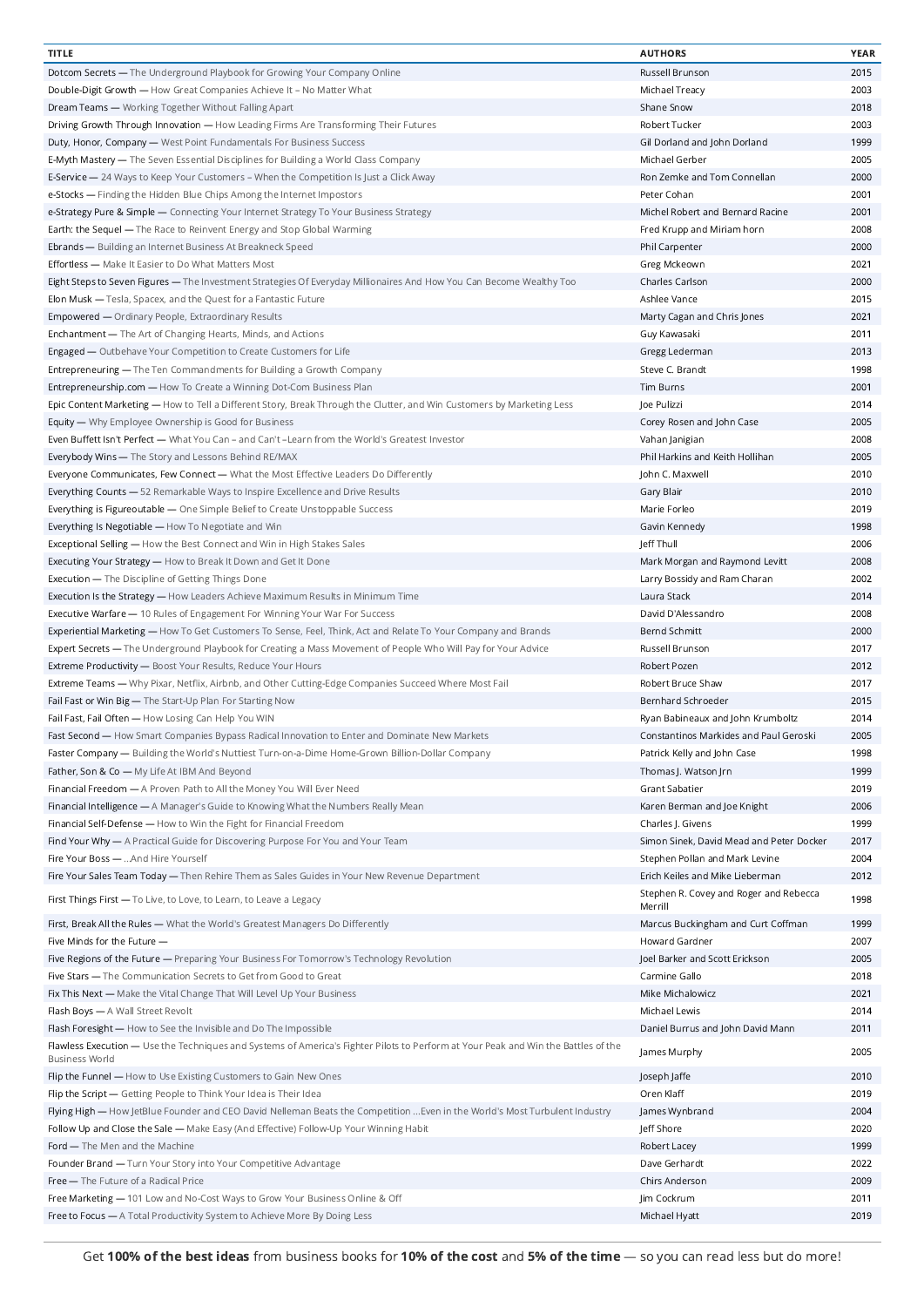| <b>TITLE</b>                                                                                                                  | <b>AUTHORS</b>                              | YEAR |
|-------------------------------------------------------------------------------------------------------------------------------|---------------------------------------------|------|
| Friction - The Untapped Force That Can Be Your Most Powerful Advantage                                                        | Roger Dooley                                | 2019 |
| From Impossible to Inevitable - How Hyper-Growth Companies Create Predictable Revenue                                         | Aaron Ross and Jason Lemkin                 | 2016 |
| From Values to Action - The Four Principles of Values-Based Leadership                                                        | Harry Kraemer                               | 2011 |
| From Worst to First - Behind the Scenes of Continental's Remarkable Comeback                                                  | Gordon Bethune                              | 1998 |
|                                                                                                                               |                                             |      |
| Full Engagement! — Inspire, Motivate, and Bring Out the Best in Your People                                                   | <b>Brian Tracy</b>                          | 2011 |
| Full Frontal PR - Getting People Talking About You, Your Business or Your Product                                             | Richard Laermer and Michael Prichinello     | 1998 |
| Future Consumer.Com - The Webolution of Shopping to 2010                                                                      | Frank Feather                               | 2000 |
| Future Focus - How 21 Companies Are Capturing 21st Century Success                                                            | Al Ries                                     | 2000 |
| Future Proofing You - Twelve Truths for Creating Opportunity, Maximizing Wealth, and Controlling Your Destiny in an Uncertain | Jay Samit                                   | 2021 |
| World                                                                                                                         |                                             |      |
| Future Wealth -                                                                                                               | Stan Davis and Christopher Meyer            | 2000 |
| Futureshop — How the New Auction Culture Will Revolutionize the Way We Buy, Sell, and Get the Things We REALLY Want           | Daniel Nissanoff                            | 2006 |
| Get Control of Your Time and Your Life — How To Achieve More Than You Ever Thought Possible                                   | Alan Lakein                                 | 2000 |
| Get Good with Money - 10 Simple Steps to Becoming Financially Whole                                                           | Tiffany Aliche                              | 2021 |
| Get in the Game - 8 Elements of Perseverance That Make the Difference                                                         | Cal Ripken Jr and Donald Phillips           | 2007 |
|                                                                                                                               |                                             |      |
| Get Motivated - Overcome Any Obstacle, Achieve Any Goal, and Accelerate Your Success With Motivational DNA                    | Tamara Lowe                                 | 2009 |
| Get Out of Your Own Way - The Five Keys to Surpassing Everyone's Expectations                                                 | Robert Cooper                               | 2006 |
| Get Rich Click! - The Ultimate Guide to Making Money on the Internet                                                          | Marc Ostrofsky                              | 2011 |
| Get the Job You Want, Even When No One's Hiring - Take Charge of Your Career, Find a Job You Love, and Earn What You Deserve! | Ford R. Myers                               | 2009 |
| Get Your Ideas Approved - How to Get Your Boss to Approve Anything You Want to Do                                             | Jon Spoelstra                               | 2020 |
| Getting Bigger by Growing Smaller - A New Growth Model For Corporate America                                                  | Joel Shulman                                | 2004 |
| Getting Business to Come to You - Everything You Need to Do Your Own Advertising & Sales Promotions                           | Paul and Sarah Edwards and Laura C. Douglas | 1999 |
| Getting Everything You Can Out of All You've Got - 21 Ways You Can Out-Think, Out-Perform and Out-Earn the Competition        | Jay Abraham                                 | 2000 |
|                                                                                                                               |                                             |      |
| Getting into Your Customer's Head - 8 Secret Roles of Selling Your Competitors Don't Know                                     | Kevin Davis                                 | 1998 |
| Getting More - How to Negotiate to Achieve Your Goals in the Real World                                                       | <b>Stuart Diamond</b>                       | 2011 |
| Getting Organized in the Google Era - How to Get Stuff Out of Your Head, Find It When You Need It, and Get It Done Right      | Douglas C. Merrill and James A. Martin      | 2010 |
| Getting Things Done - The Art of Stress-Free Productivity                                                                     | David Allen                                 | 2001 |
| Getting to Plan B - Breaking Through to a Better Business Model                                                               | John Mullins and Kormisar Randy             | 2009 |
| Gig Mindset — Reclaim Your Time, Reinvent Your Career, and Ride the Next Wave of Disruption                                   | Paul Estes                                  | 2020 |
| Give and Take - A Revolutionary Approach to Success                                                                           | Adam Grant                                  | 2014 |
| Global Paradox - The Bigger The World Economy, The More Powerful Its Smallest Players                                         | John Naisbitt                               | 1999 |
|                                                                                                                               |                                             | 2021 |
| Go Do Deals - The Entrepreneur's Guide to Buying & Selling Businesses                                                         | Jeremy Harbour                              |      |
| Go for the Magic - The Five Secrets Behind a Magical, Miraculous Way of Life                                                  | Pat Williams                                | 1999 |
| Go It Alone - The Secret To Building A Successful Business On Your Own                                                        | Bruce Judson                                | 2005 |
| Go Put Your Strengths to Work - 6 Powerful Steps to Achieve Outstanding Performance                                           | Marcus Buckingham                           | 2007 |
| Goals! - How to Get Everything You Want - Faster Than You Ever Thought Possible                                               | <b>Brian Tracy</b>                          | 2003 |
| Good Profit — How Creating Value for Others Built One of the World's Most Successful Companies                                | Charles Koch                                | 2015 |
| Good Strategy Bad Strategy - The Difference and Why It Matters                                                                | Richard Rumelt                              | 2011 |
| Good to Great - Why Some Companies Make the Leap and Others Don't                                                             | Jim Collins                                 | 2001 |
| Google+ for Business — How Google's Social Network Changes Everything                                                         | Chris Brogan                                | 2012 |
| Graduate to a Great Career - How Smart Students, New Graduates and Young Professionals Can Launch Brand You                   |                                             |      |
|                                                                                                                               | Catherine Kaputa                            | 2016 |
| Great at Work - How Top Performers Work Less and Achieve More                                                                 | Morten Hansen                               | 2018 |
| Great by Choice - Uncertainty, Chaos, and Luck -- Why Some Thrive Despite Them All                                            | Jim Collins and Morten Hansen               | 2011 |
| Great Communication Secrets of Great Leaders -                                                                                | Jim Collins                                 | 2003 |
| Great Teams - 16 Things High Performing Organizations Do Differently                                                          | Don Yaeger                                  | 2016 |
| Great Work, Great Career - How to Create Your Ultimate Job and Make an Extraordinary Contribution                             | Stephen R. Covey and Jennifer Colosimo      | 2010 |
| Green to Gold - How Smart Companies Use Environmental Strategy to Innovate, Create Value, and Build Competitive Advantage     | Daniel Esty and Andrew Winston              | 2007 |
| Grit - The Power of Passion and Perseverance                                                                                  | Angela Duckworth                            | 2016 |
| Groundswell - Winning in a World Transformed by Social Technologies                                                           | Charlene Li and Josh Bernoff                | 2008 |
|                                                                                                                               |                                             |      |
| Group Genius - The Creative Power of Collaboration                                                                            | Keith Sawyer                                | 2007 |
| Grow - How Ideals Power Growth at the World's Greatest Companies                                                              | Jim Sengal                                  | 2012 |
| Growing Your Company's Leaders - How Great Organizations UseSuccession Management ToSustain Competitive Advantage             | Robert Fulmer and Jay Conger                | 2004 |
| Guerrilla Marketing Excellence - The Fifty Golden Rules for Business Success                                                  | Jay Levinson                                | 1999 |
| Guerrilla Marketing Goes Green - Winning Strategies to Improve Your Profits and Your Planet                                   | Jay Levinson and Shel Horowitz              | 2010 |
| Guerrilla Marketing in 30 Days - One Dynamic Blueprint to Maximize Profits and Increase Customers                             | Al Lautenslager and Jay Levinson            | 2005 |
| Guerrilla Marketing on the Internet - The Complete Guide to Making Money On-Line                                              | Jay Levinson and Mitch Meyerson             | 1999 |
| Guide to Creating a Cash Machine for Life -                                                                                   | Loral Langemeier                            | 2007 |
| Guts — The Seven Laws of Business That Made Chrysler the World's Hottest Car Company                                          | Robert Lutz                                 | 2000 |
|                                                                                                                               |                                             |      |
| Habit Stacking - 127 Small Changes to Improve Your Health, Wealth, and Happiness                                              | Steve "SJ" Scott                            | 2017 |
| Hacking Growth - How Today's Fastest-Growing Companies Drive Breakthrough Success                                             | Sean Ellis and Morgan Brown                 | 2017 |
| Hard Drive - Bill Gates and the Making of the Microsoft Empire                                                                | <b>Bill Gates</b>                           | 1999 |
| Hard Facts, Dangerous Half-Truths and Total Nonsense - Profiting from Evidence-Based Management                               | Jeffrey Pfeffer and Robert Sutton           | 2006 |
| Hard Goals - The Secret of Getting From Where You Are to Where You Want To Be                                                 | Mark Murphy                                 | 2010 |
| Hardball - Are You Playing To Play or Playing To Win?                                                                         | George Stalk and Rob Lachenauer             | 2004 |
| Heads Up - How to Anticipate Business Surprises and Seize Opportunities First                                                 | Kenneth McGee                               | 2004 |
| Here Comes Everybody - The Power of Organizing Without Organizations                                                          | Clay Shirky                                 | 2008 |
|                                                                                                                               |                                             | 2007 |
| Hidden in Plain Sight - How to Find and Execute Your Company's Next Big Growth Strategy                                       | Erich Joachimsthaler                        |      |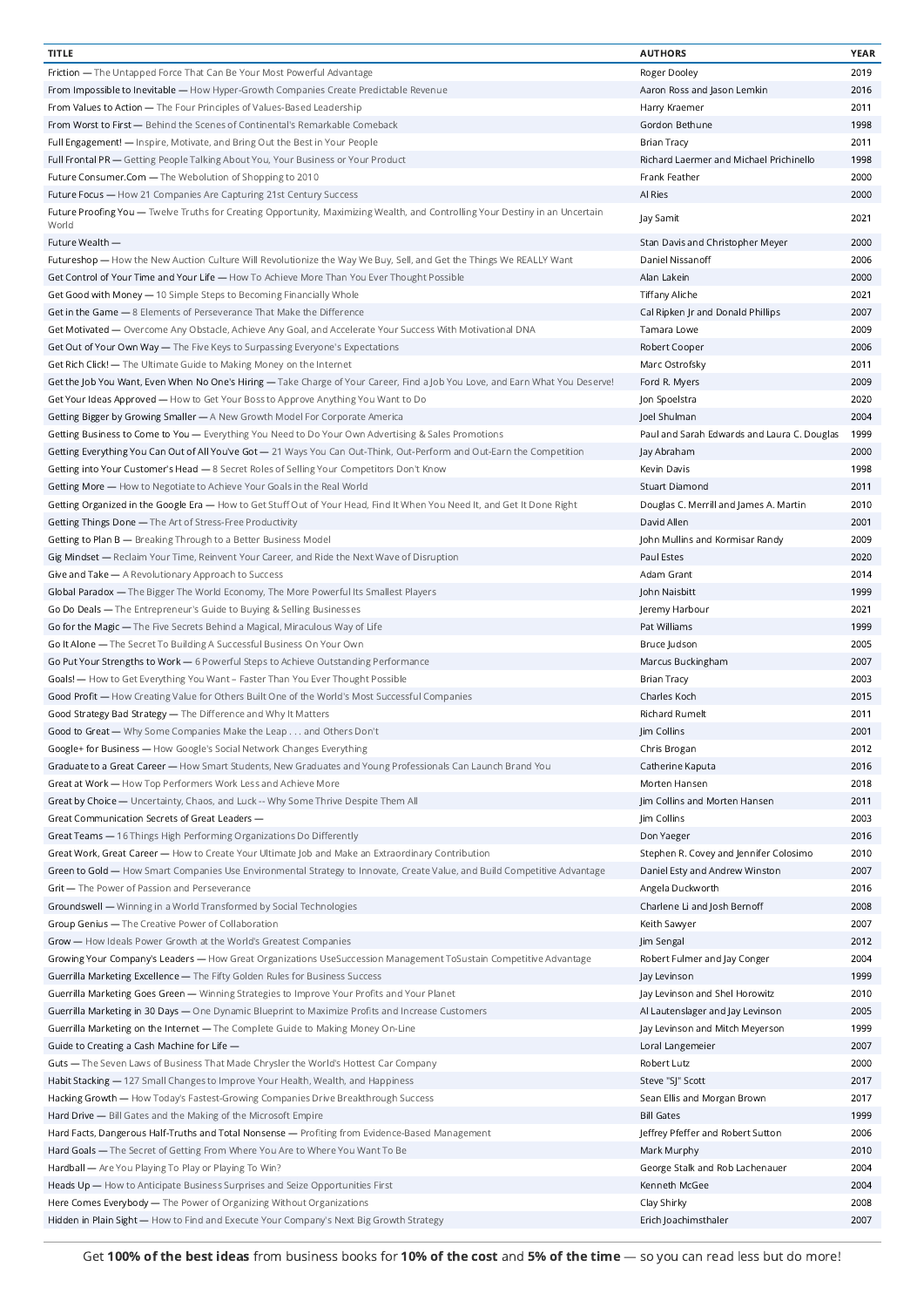| <b>TITLE</b>                                                                                                                                                                                  | <b>AUTHORS</b>                                      | <b>YEAR</b> |
|-----------------------------------------------------------------------------------------------------------------------------------------------------------------------------------------------|-----------------------------------------------------|-------------|
| Hidden Value — How Great Companies Achieve Extraordinary Results With Ordinary People                                                                                                         | Charles O'Reilly III and Jeffrey Pfeffer            | 2000        |
| High Noon — The Inside Story of Scott McNealy and the Rise of Sun Microsystems                                                                                                                | Karen Southwick                                     | 1999        |
| High Performance Habits — How Extraordinary People Become That Way                                                                                                                            | Brendon Burchard                                    | 2017        |
|                                                                                                                                                                                               |                                                     | 2012        |
| Hold - How to Find, Buy, and Rent Houses For Wealth                                                                                                                                           | Steve Chader and Jennice Doty                       |             |
| Honda Motor - The Men, the Management, the Machines                                                                                                                                           | Tetsuo Sakiya                                       | 1998        |
| Hook Point - How to Stand Out in a 3-Second World                                                                                                                                             | Brendan Kane                                        | 2020        |
| Hooked - How to Build Habit-Forming Products                                                                                                                                                  | Nir Eyal and Ryan Hoover                            | 2014        |
| Hoover's Vision - Original Thinking For Business Success                                                                                                                                      | Gary Hoover                                         | 2002        |
| Hot, Flat and Crowded- and How It Can Renew America - Why We Need a Green Revolution                                                                                                          | Thomas Friedman                                     | 2008        |
| How Breakthroughs Happen - the surprising truth about how companies innovate                                                                                                                  | Andrew Hargadon                                     | 2003        |
| How Digital Is Your Business? - Creating The Company Of The Future                                                                                                                            | Adrian Slywotzky and David Morrison                 | 2001        |
| How Excellent Companies Avoid Dumb Things - Breaking the 8 Hidden Barriers That Plague Even the Best Businesses                                                                               | Neil Smith and Patricia O'Connell                   | 2012        |
|                                                                                                                                                                                               |                                                     |             |
| How Google Works - The Rules for Success in the Internet Century                                                                                                                              | Eric Schmidt, Jonathan Rosenberg and Alan<br>Eagle  | 2014        |
| How Great Decisions Get Made - 10 Easy Steps for Reaching Agreement on Even the Toughest Issues                                                                                               | Don Maruska                                         | 2004        |
| How I Made My First Million on the Internet -  And How You Can Too!                                                                                                                           | Ewen Chia                                           | 2009        |
| How NASA Builds Teams - Mission Critical Soft Skills for Scientists, Engineers, and Project Teams                                                                                             | Charles J. Pellerin                                 | 2009        |
| How the Future Works - Leading Flexible Teams to Do the Best Work of Their Lives                                                                                                              | Brian Elliott, Sheela Subramanian and Helen<br>Kupp | 2022        |
|                                                                                                                                                                                               |                                                     |             |
| How the Mighty Fall - And Why Some Companies Never Give In                                                                                                                                    | Jim Collins                                         | 2009        |
| How to Be a Billionaire — Proven Strategies From The Titans Of Wealth                                                                                                                         | Martin Fridson                                      | 2000        |
| How to Be a Capitalist Without Any Capital — The Four Rules You Must Break to Get Rich                                                                                                        | Nathan Latka                                        | 2019        |
| How to Be a Power Connector - The 5+50+100 Rule For Turning Yoiur Business Network Into Profits                                                                                               | Judy Robinett                                       | 2014        |
| How to Be a Star at Work - Nine Breakthrough Strategies You Need To Succeed                                                                                                                   | Robert Kelley                                       | 1998        |
| How to Deliver a Great TED Talk — Presentation Secrets of the World's Best Speakers                                                                                                           | Akash Karia                                         | 2013        |
| How to Drive Your Competition Crazy - Creating Disruption for Fun and Profit                                                                                                                  | Guy Kawasaki                                        | 1998        |
|                                                                                                                                                                                               |                                                     |             |
| How to Grow When Markets Don't -                                                                                                                                                              | Adrian Slywotzky and Richard Wise                   | 2003        |
| How to Make a Fortune on the Information Superhighway — Everyone's Guerrilla Guide to Marketing on the Internet                                                                               | Laurence Canter and Martha Siegel                   | 1998        |
| How to Make It When You're Cash Poor - Strategies For Buying Real Estate With Little Or No Cash                                                                                               | Hollis Norton                                       | 1999        |
| How to Master the Art of Selling - The Best Book Ever Written on Selling & Salesmanship                                                                                                       | Tom Hopkins                                         | 1998        |
| How to Pick Stocks Like Warren Buffett - Profiting From the Bargain Hunting Strategies of the World's Greatest Value Investor                                                                 | <b>Timothy Vick</b>                                 | 2000        |
| How to Sell When Nobody's Buying — (And How to Sell Even More When They Are)                                                                                                                  | Dave Lakhani                                        | 2009        |
| How to Succeed in Business by Breaking All the Rules - A Plan for Entrepreneurs                                                                                                               | Dan S. Kennedy                                      | 1998        |
| How to Succeed in Business Without Working So Damn Hard - Rethinking the Rules, Reinventing the Game                                                                                          | Robert Kriegel                                      | 2002        |
|                                                                                                                                                                                               |                                                     |             |
| How to Think Like a Millionaire - Ten of the world's most successful people reveal secrets of their success                                                                                   | Charles-Albert Poissant                             | 1999        |
| How to Think Like Leonardo Da Vinci - Seven Steps to Genius Every Day                                                                                                                         | Michael J. Gelb                                     | 1999        |
| How to Win Friends and Influence People - The All-Time Classic Manual Of People Skills                                                                                                        | Dale Carnegie                                       | 1998        |
| How to Write a Winning Business Plan - A Step-By-Step Guide for Startup Entrepreneurs to Build a Solid Foundation, Attract Investors,<br>and Achieve Success with a Bulletproof Business Plan | Walter Grant                                        | 2020        |
| How Toyota Became #1 - Leadership Lessons from the World's Greatest Car Company                                                                                                               | David Magee                                         | 2008        |
| How We Compete - What Companies Around the World Are Doing to Make It in Today's Global Economy                                                                                               | Suzanne Berger                                      | 2006        |
| How Will You Measure Your Life? -                                                                                                                                                             | Clayton Christensen and James Allworth              | 2012        |
|                                                                                                                                                                                               |                                                     |             |
| HR from the Outside $In - Six$ Competencies for the Future of Human Resources                                                                                                                 | Dave Ulrich and Jon Younger                         | 2012        |
| Hundred Percenters - Challenge Your Employees To Give It Their All and They'll Give You Even More                                                                                             | Mark Murphy                                         | 2009        |
| Hyper Sales Growth - Street-Proven Systems & Processes. How to Grow Quickly & Profitably.                                                                                                     | Jack Daly                                           | 2014        |
| Hyperfocus - How to Be More Productive in a World of Distraction                                                                                                                              | Chris Bailey                                        | 2018        |
| I'll Make You an Offer You Can't Refuse - Insider Business Tips From a Former Mob Boss                                                                                                        | Michael Franzese                                    | 2009        |
| $Iacocca$ —                                                                                                                                                                                   | Lee lacocca and William Novak                       | 1998        |
| Idea Mapping — How to Access Your Hidden Brain Power, Learn Faster, Remember More and Achieve Success in Business                                                                             | Jamie Nast                                          | 2006        |
| If You Build It Will They Come? — Three Steps to Test and Validate Any Market Opportunity                                                                                                     | Rob Adams                                           | 2010        |
| If You Don't Make Waves You'll Drown - 10 Hard-Charging Strategies for Leading in Politically Correct Times                                                                                   | Dave Anderson                                       | 2005        |
|                                                                                                                                                                                               |                                                     |             |
| If You're Not First, You're Last - Sales Strategies to Dominate Your Market and Beat Your Competition                                                                                         | Grant Cardone                                       | 2010        |
| Impact Players - How to Take the Lead, Play Bigger, and Multiply Your Impact                                                                                                                  | Liz Wiseman                                         | 2021        |
| In Pursuit of Elegance - Why the Best Ideas Have Something Missing                                                                                                                            | Matthew E. May                                      | 2009        |
| Inbound Marketing - Get Found Using Google, Social Media, and Blogs                                                                                                                           | Brian Halligan and Dharmesh Shah                    | 2009        |
| Indispensable by Monday — Learn the Profit-Producing Behaviors That Will Help Your Company And Yourself                                                                                       | Larry Myler                                         | 2010        |
| Indistractable - How to Control Your Attention and Choose Your Life                                                                                                                           | Nir Eyal                                            | 2019        |
| Inevitable Surprises - Thinking Ahead in a Time of Turbulence                                                                                                                                 | Peter Schwartz                                      | 2003        |
|                                                                                                                                                                                               |                                                     |             |
| Influence - The Psychology of Persuasion                                                                                                                                                      | Robert Cialdini                                     | 2018        |
| Information Rules - A Strategic Guide to the Network Economy                                                                                                                                  | Carl Shapiro and Hal R. Varian                      | 1999        |
| Innovate Like Edison - The Success System of America's Greatest Inventor                                                                                                                      | Michael Gelb and Sarah Caldicott                    | 2008        |
| Innovation - The Five Disciplines For Creating What Consumers Want                                                                                                                            | Curtis Carlson and William Wilmot                   | 2006        |
| Innovation That Fits - Moving Beyond the Fads to Choose the Right Innovation Strategy For Your Business                                                                                       | Michael Lord and Donald Debethizy                   | 2005        |
| Insane Mode - How Elon Musk's Tesla Sparked an Electric Revolution to End the Age of Oil                                                                                                      | Hamish McKenzie                                     | 2019        |
| Insanely Simple - The Obsession That Drives Apple's Success                                                                                                                                   | Ken Segall                                          | 2012        |
| Inside Intel - How Andy Grove Built the World's Most Successful Chip Company                                                                                                                  | Tim Jackson                                         | 1999        |
| Inside Steve's Brain — The principles that guide Steve Jobs as he launches killer products, attracts fanatically loyal customers, and                                                         |                                                     |             |
| manages brands                                                                                                                                                                                | Leander Kahney                                      | 2008        |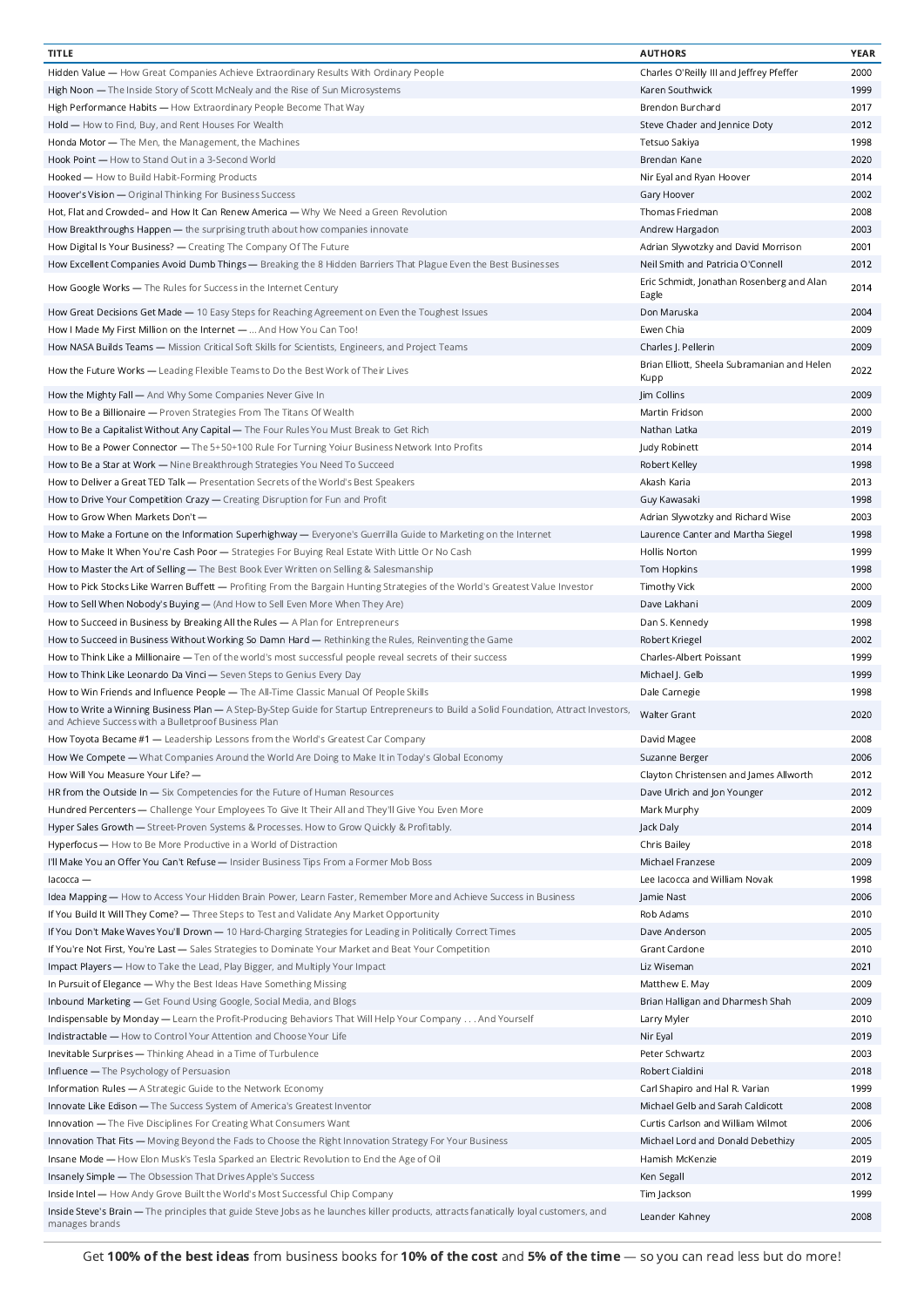| <b>TITLE</b>                                                                                                                               | <b>AUTHORS</b>                        | YEAR |
|--------------------------------------------------------------------------------------------------------------------------------------------|---------------------------------------|------|
| Intellectual Capital - Realizing Your Company's True Value by Finding Its Hidden Brainpower                                                | <b>Thomas Stewart</b>                 | 1998 |
| Internet Riches - The Simple Money-Making Secrets of Online Millionaires                                                                   | <b>Scott Fox</b>                      | 2006 |
| Intuition at Work — Why Developing Your Gut Instincts Will Make You Better At What You Do                                                  | Gary Klein                            | 2003 |
|                                                                                                                                            |                                       |      |
| Invent It, Sell It, Bank It - Make Your Million-Dollar Idea into a Reality                                                                 | Lori Greiner                          | 2014 |
| Invested — How Warren Buffett and Charlie Munger Taught Me to Master My Mind, My Emotions, & My Money                                      | Danielle Town                         | 2018 |
| Investing Without a Silver Spoon - How Anyone Can Build Wealth Through Direct Investing                                                    | Jeff Fischer                          | 1999 |
| Invisible Advantage - How Intangibles Are Driving Business Performance                                                                     | Jonathan Low and Pam Kalafut          | 2002 |
| It's a Wired, Wired World - Business the AOL Way                                                                                           | David Stauffer                        | 2000 |
| It's Called Work for a Reason - Your Success Is Your Own Damn Fault                                                                        | Larry Winget                          | 2007 |
| It's Not the Big That Eat the Small It's the Fast That Eat the Slow - How To Use Speed as a Competitive Tool in Business                   | Jason Jennings and Laurence Haughton  | 2001 |
|                                                                                                                                            |                                       | 2005 |
| It's Not What You Sayit's What You Do — How Following Through at Every LevelCan Make or Break Your Company                                 | Laurence Haughton                     |      |
| It's Not What You Sell, It's What You Stand For - Why Every Extraordinary Business Is Driven By Purpose                                    | Roy Spence and Haley Rushing          | 2009 |
| Jab, Jab, Jab, Right Hook - How to Tell Your Story in a Noisy Social World                                                                 | Gary Vaynerchuk                       | 2013 |
| Jack Welch and the GE Way - Management Insights and Leadership Secrets From the Legendary CEO                                              | Robert Slater                         | 1998 |
| Jack: Straight from the Gut - The Autobiography                                                                                            | Jack Welch and John Byrne             | 2001 |
| Jeffrey Gitomer's 21.5 Unbreakable Laws of Selling — Proven Actions You Must Take to Make Easier, Faster, Bigger Sales… Now and<br>Forever | Jeffrey Gitomer                       | 2013 |
| Jim Cramer's Real Money - Sane Investing in an Insane World                                                                                | James Cramer                          | 2005 |
| Judgment - How Winning Leaders Make Great Calls                                                                                            | Noel Tichy and Warren Bennis          | 2008 |
|                                                                                                                                            |                                       |      |
| Jump Start Your Business Brain — Scientific Ideas and Advice That Will Immediately Double Your Business Success Rate                       | Doug Hall                             | 2006 |
| Just Enough - Tools For Creating Success In Your Work and Life                                                                             | Laura Nash and Howard Stevenson       | 2004 |
| Keep Your Customers - How to Stop Customer Turnover, Improve Retention and Get Lucrative, Long-Term Loyalty                                | Ali Cudby                             | 2020 |
| King of Capital - Sandy Weill and the Making of Citigroup                                                                                  | Amy Stone and Mike Brewster           | 2002 |
| Kiss Theory Goodbye - Five Proven Ways to Get Extraordinary Results in Any Company                                                         | <b>Bob Prosen</b>                     | 2006 |
| Know-How - The 8 Skills That Separate People Who Perform From Those Who Don't                                                              | Ram Charan                            | 2007 |
| Launch — An Internet Millionaire's Secret Formula to Sell Almost Anything Online, Build a Business You Love, and Live the Life of Your     | Jeff Walker                           | 2014 |
| Dreams<br>Lead with a Story - A Guide to Crafting Business Narratives That Capitvate, Convince, and Inspire                                | Paul Smith                            | 2012 |
| Leaders Eat Last - Why Some Teams Pull Together and Others Don't                                                                           | Simon Sinek                           | 2014 |
| Leadershift - 11 Essential Changes Every Leader Must Embrace                                                                               | John Maxwell                          | 2019 |
| Leading at the Edge of Chaos - How To Create The Nimble Organization                                                                       | Daryl Conner                          | 2002 |
|                                                                                                                                            |                                       |      |
| Leading Change - An Action Plan                                                                                                            | John Kotter                           | 2000 |
| Leading the Charge - Leadership Lessons From the Battlefield to the Boardroom                                                              | Tony Zinni and Tony Koltz             | 2009 |
| Leading the Revolution -                                                                                                                   | Gary Hamel                            | 2000 |
| Lean Analytics - Using Data to Build a Startup Faster                                                                                      | Alistair Croll and Benjamin Yoskovitz | 2013 |
| Lean Customer Development - Building Products Your Customers Will Buy                                                                      | Cindy Alvarez                         | 2014 |
| Leap - A Revolution in Creative Business Strategy                                                                                          | <b>Bob Schmetterer</b>                | 2003 |
| Learning Leadership - The 5 Fundamentals of Becoming an Exemplary Leader                                                                   | James Kouzes and Barry Posner         | 2017 |
|                                                                                                                                            |                                       |      |
| Legend & Legacy - The Story of Boeing and Its People                                                                                       | Robert J. Serling                     | 1999 |
| Less Is More - How Great Companies Use Productivity as a Competitive Tool in Business                                                      | Jason Jennings                        | 2003 |
| Lessons from the Top - The Search For America's Best Business Leaders                                                                      | Thomas J. Neff and James M. Citrin    | 1999 |
| Leverage - How to Create Your Own "Tipping Points" in Business and in Life                                                                 | Darby Checketts                       | 2006 |
| Limitless — Upgrade Your Brain, Learn Anything Faster, and Unlock Your Exceptional Life                                                    | Jim Kwik                              | 2020 |
| Linchpin: Are You Indispensable? - How to Drive Your Career and Create a Remarkable Future                                                 | Seth Godin                            | 2010 |
| Lincoln on Leadership - Executive Strategies For Tough Times                                                                               | Donald T. Phillips                    | 1999 |
|                                                                                                                                            |                                       |      |
| Little Bets - How Breakthrough Ideas Emerge From Small Discoveries                                                                         | Peter Sims                            | 2011 |
| Living on the Fault Line - Managing For Shareholder Value in the Age of the Internet                                                       | Geoffrey Moore                        | 2000 |
| Living the 80/20 Way - 80/20 WAY Succeed More, Enjoy More                                                                                  | Richard Koch                          | 2005 |
| Looking Out for No. 1 - From Where You Are To Where You Want To Be                                                                         | Robert J. Ringer                      | 1999 |
| Loonshots - How to Nurture the Crazy Ideas That Win Wars, Cure Diseases, and Transform Industries                                          | Safi Bahcall                          | 2019 |
| Loops - Building Products With Clarity & Confidence                                                                                        | J Cornelius                           | 2019 |
| Louder Than Words - Harness the Power of Your Authentic Voice                                                                              | Todd Henry                            | 2015 |
|                                                                                                                                            |                                       |      |
| Low Risk, High Reward - Starting And Growing Your Business With Minimal Risk                                                               | Bob Reiss and Howard Stevenson        | 2000 |
| Loyalty Rules! - How Today's Leaders Build Lasting Relationships                                                                           | Frederick Reichfield and Rob Markey   | 2001 |
| Loyalty.com — Customer Relationship Management in the New Era of Internet Marketing                                                        | Frederick Newell                      | 2000 |
| Machine, Platform, Crowd - Harnessing Our Digital Future                                                                                   | Andrew McAfee and Erik Brynjolfsson   | 2017 |
| Made in Japan - Akio Morita and SONY                                                                                                       | Akio Morita                           | 1998 |
| Made to Stick - Why Some Ideas Survive and Others Die                                                                                      | Chip Heath and Heath Dan              | 2007 |
| Make Your Own Luck - Success Tactics You Won't Learn In Business School                                                                    | Peter Kash                            | 2002 |
|                                                                                                                                            |                                       |      |
| Make Your Own Luck - 12 Practical Steps To Taking Smarter Risks In Business                                                                | Eileen Sharpiro and Howard Stevenson  | 2005 |
| Makers - The New Industrial Revolution                                                                                                     | Chris Anderson                        | 2012 |
| Making Change Happen - On Time, On Target, On Budget                                                                                       | Ken Matejka and Al Murphy             | 2006 |
| Making Horses Drink - How to Lead and Succeed in Business                                                                                  | Alex Hiam                             | 2002 |
| Making Ideas Happen - Overcoming the Obstacles Between Vision and Reality                                                                  | Scott Belsky                          | 2010 |
| Making It on Your Own - Surviving and Thriving on the Ups and Downs of Being Your Own Boss                                                 | Sarah Edwards and Paul Edwards        | 1999 |
| Making Strategy Work - Leading Effective Execution And Change                                                                              | Lawrence Hrebiniak                    | 2005 |
| Making the Cisco Connection - The Story Behind The Real Internet Superpower                                                                | David Bunnell                         | 2000 |
|                                                                                                                                            |                                       |      |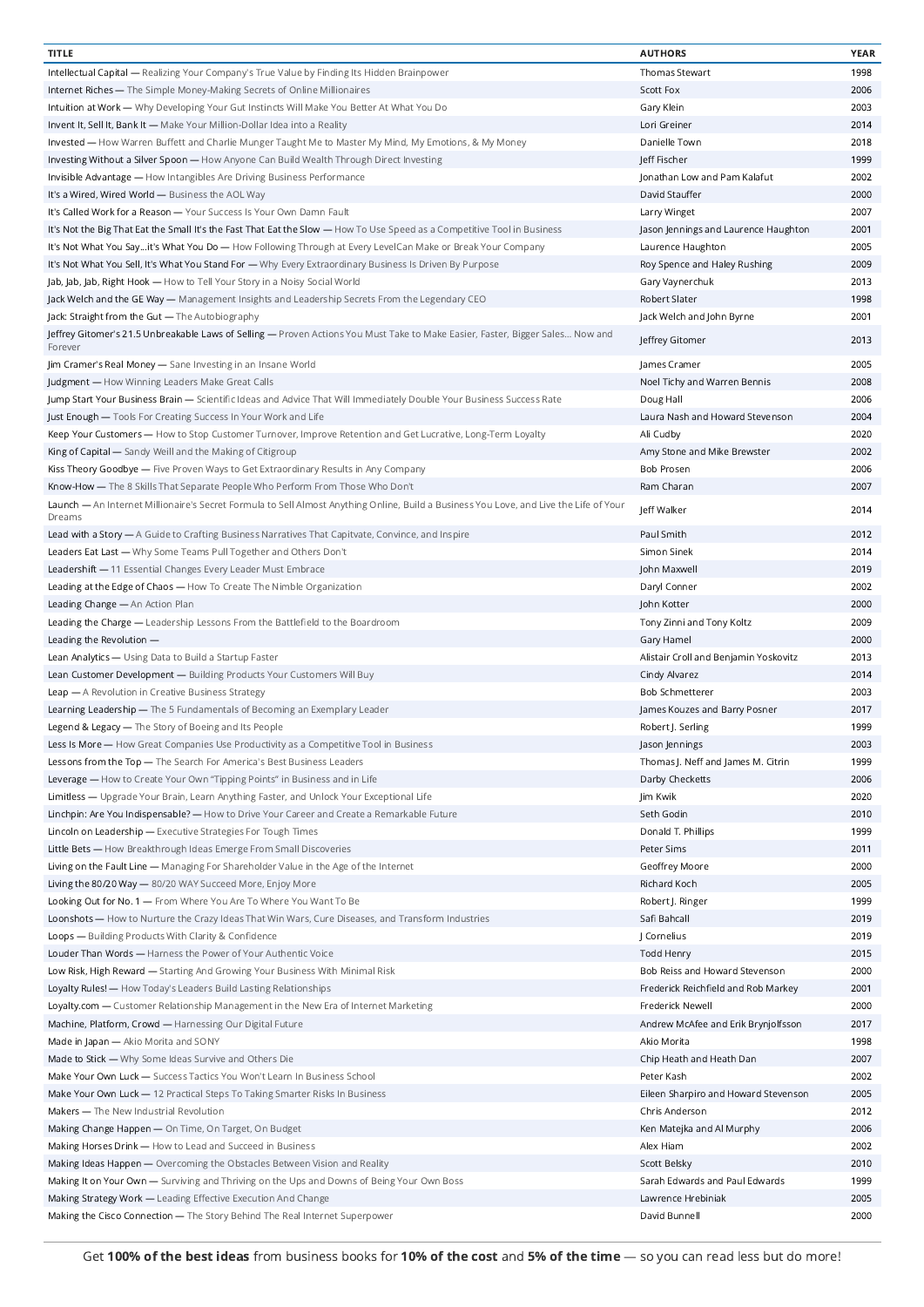| <b>TITLE</b>                                                                                                                                | <b>AUTHORS</b>                           | <b>YEAR</b> |
|---------------------------------------------------------------------------------------------------------------------------------------------|------------------------------------------|-------------|
| Management - the Marks & Spencer Way - Lead, motivate and succeed                                                                           | Marcus Sieff                             | 1999        |
| Management Challenges for the 21st Century - The Central Management Issues of Tomorrow                                                      | Peter F. Drucker                         | 1999        |
| Management Strategies for the Cloud Revolution - How Cloud Computing is Transforming Business and Why You Can't Afford to Be<br>Left Behind | Charles Babcock                          | 2010        |
| Managing for the Long Run - Lessons in Competitive Advantage from Great Family Businesses                                                   | Peter F. Drucker                         | 2005        |
| Managing the Future - 10 Driving Forces of Change for the '90s                                                                              | Robert B. Tucker                         | 1998        |
| Marketbusters - 40 Strategic Moves That Drive Exceptional Business Growth                                                                   | Rita McGrath and Ian MacMillan           | 2005        |
| Marketing 3.0 - From Products to Customers to the Human Spirit                                                                              | Philip Kotler and Hermawan Kartajaya     | 2010        |
|                                                                                                                                             |                                          |             |
| Marketing Outrageously - How To Increase Your Revenue By Staggering Amounts                                                                 | Jon Spoelstra and Mark Cuban             | 2001        |
| Marketing Warfare — How Corporations Are Applying Military Strategies To Business                                                           | Al Ries and Jack Trout                   | 1998        |
| Master of None — How a Jack-Of-All-Trades Can Still Reach the Top                                                                           | Clifford Hudson                          | 2020        |
| Masters of Scale - Surprising Truths from the World's Most Successful Entrepreneurs                                                         | Reid Hoffman, June Cohen and Deron Triff | 2021        |
| Maverick - The Success Story Behind the World's Most Unusual Workplace                                                                      | Ricardo Semler                           | 1998        |
| Max-E-Marketing in the Net Future - The Seven Imperatives For Outsmarting The Competition In The Net Economy                                | Stan Rapp and Chuck Martin               | 2001        |
| Maximum Achievement - Strategies and Skills That Will Unlock Your Hidden Powers to Succeed                                                  | <b>Brian Tracy</b>                       | 1998        |
| Maxwell - A Portrait Of Power                                                                                                               | Peter Thompson and Anthony Delano        | 1999        |
| MBA in a Box - Practical Ideas From The Best Brains In Business                                                                             | Joel Kurtzman and Glenn Rifkin           | 2004        |
| Mean Business - How I Save Bad Companies and Make Good Companies Great                                                                      | Albert J. Dunlap                         | 1999        |
| Measure What Matters — How Google, Bono, and the Gates Foundation Rock the World with OKRs                                                  | John Doerr                               | 2018        |
| Meatball Sundae - Is Your Marketing Out of Sync?                                                                                            | Seth Godin                               | 2008        |
| Megatrends - Ten New Directions Transforming Our Lives                                                                                      | John Naisbitt                            | 1999        |
| Metacapitalism - The e-Business Revolution and the Design of 21st-Century Companies and Markets                                             | Grady Means and David Schneider          | 2000        |
| Michael Eisner - Work In Progress                                                                                                           | Michael Eisner and Tony Schwartz         | 1998        |
| Million Dollar Habits - Make Success The Habit Of A Lifetime                                                                                | Robert Ringer                            | 1999        |
|                                                                                                                                             |                                          |             |
| Million Dollar Habits - Proven Power Practices to Double and Triple Your Income                                                             | Brian Tracy                              | 2004        |
| Millionaire Success Habits - The Gateway to Wealth & Prosperity                                                                             | Dean Graziosi                            | 2019        |
| Mission Possible - Becoming a World-Class Organization While There's Still Time                                                             | Ken Blanchard and Terry Waghorn          | 1999        |
| Mobilizing Minds - Creating Wealth From Talent in the 21st Century Organization                                                             | Lowell Bryan and Claudia Joyce           | 2007        |
| Modern Wealth Building Formula - How to Master Real Estate Investing                                                                        | Ken Van Liew                             | 2019        |
| Mojo - How to Get It, How to Keep It, How to Get It Back If You Lose It                                                                     | Marshall Goldsmith and Mark Reiter       | 2010        |
| Moments of Truth - New Strategies for Today's Customer-Driven Economy                                                                       | Jan Carlzon                              | 1999        |
| Momentum - How Companies Become Unstoppable Market Forces                                                                                   | Ron Ricci and John Volkmann              | 2003        |
| Money Master the Game - 7 Simple Steps to Financial Freedom                                                                                 | Tony Robbins                             | 2014        |
| Money from Thin Air — The Story of Craig McCaw, the visionary, who invented the cell phone industry, and his next billion-dollar idea       | O. Casey Corr                            | 2000        |
| Money Hunt - 27 New Rules For Creating And Growing a Breakaway Business                                                                     | Miles Spencer and Cliff Ennico           | 1999        |
| Money Making Secrets of Marketing Genius Jay Abraham and Other Marketing Wizards - No-Nonsense Guide to Great Wealth                        | Jay Abraham                              | 1998        |
| Moonlighting on the Internet - 5 World-Class Experts Reveal Proven Ways to Make an Extra Paycheck Online Each Month                         | Yanik Silver                             | 2008        |
|                                                                                                                                             |                                          |             |
| More Sales Less Time - Surprisingly Simple Strategies for Today's Crazy-Busy Sellers                                                        | Jill Konrath                             | 2017        |
| Multiple Streams of Income - How to Generate a Lifetime of Unlimited Wealth                                                                 | Robert Allen                             | 2000        |
| Multipliers — How the Best Leaders Make Everyone Smarter                                                                                    | Liz Wiseman and Greg McKeown             | 2010        |
| Must-Win Battles - How to Win Them, Again and Again                                                                                         | Peter Killing and Thomas Malnight        | 2006        |
| My Years with General Motors - How General Motors Was Built Into the Largest Corporation in the World                                       | Alfred P. Sloan Jr.                      | 1999        |
| Naked Conversations - How Blogs Are Changing the Way Businesses Talk with Customers                                                         | Robert Scoble and Shel Israel            | 2006        |
| Narrative and Numbers - The Value of Stories in Business                                                                                    | Aswath Daomdaran                         | 2017        |
| Negotiating the Impossible - How to Break Deadlocks and Resolve Ugly Conflicts (Without Money or Muscle)                                    | Deepak Malhotra                          | 2016        |
| Negotiation Genius - How to Overcome Obstacles and Achieve Brilliant Results at the Bargaining Table and Beyond                             | Deepak Malhotra and Max Bazerman         | 2008        |
| Net Profit - How to Invest and Compete in the Real World of Internet Business                                                               | Peter Cohan                              | 1999        |
| Net Ready - Strategies For Success in the E-conomy                                                                                          | Amir Hartman and John Sifonis            | 2000        |
| Net Worth - Shaping Markets When Customers Make the Rules                                                                                   | John Hagel III and Marc Singer           | 1999        |
| Never Be Boring Again - Make Your Business PresentationsCapture Attention, Inspire ActionAnd Produce Results                                | Doug Stevenson                           | 2004        |
| Never Be Closing - How to Sell Better Without Screwing Your Clients, Your Colleagues, or Yourself                                           | Tim Hurson and Tim Dunne                 | 2015        |
|                                                                                                                                             |                                          |             |
| Never Lose a Customer Again - Turn Any Sale Into Lifetime Loyalty in 100 Days                                                               | Joey Coleman                             | 2018        |
| New Rules for the New Economy - 10 Radical Strategies For a Connected World                                                                 | Kevin Kelly                              | 2000        |
| New Sales. Simplified. - The Essential Handbook for Prospecting and New Business Development                                                | Mike Weinberg                            | 2012        |
| Nike - The Unauthorized Story of the Men Who Played There                                                                                   | Julie Strasser and Laurie Becklund       | 1998        |
| Nine Lies About Work - A Freethinking Leader's Guide to the Real World                                                                      | Marcus Buckingham and Ashley Goodall     | 2019        |
| No Excuses - The Power of Self-Discipline                                                                                                   | <b>Brian Tracy</b>                       | 2010        |
| No More Mondays - Fire Yourself - and Other Revolutionary Ways to Discover Your True Calling at Work                                        | Dan Miller                               | 2008        |
| No Rules Rules - Netflix and the Culture of Reinvention                                                                                     | Reed Hastings and Erin Meyer             | 2020        |
| Non Obvious Megatrends - How to See What Others Miss and Predict the Future                                                                 | Rohit Bhargava                           | 2020        |
| Now or Never - How Companies Must Change Today To Win The Battle For Internet Consumers                                                     | Mary Modahl                              | 2000        |
| Now, Build a Great Business - 7 Ways to Maximize Your Profits in Any Market                                                                 | Mark Thompson and Brian Tracy            | 2010        |
| Obviously Awesome - How to Nail Product Positioning So Customers Get It, Buy It, Love It.                                                   | April Dunford                            | 2019        |
|                                                                                                                                             |                                          | 2006        |
| One Billion Customers — Lessons From the Front Lines of Doing Business in China                                                             | James McGregor                           |             |
| One Million Followers - How I Built a Massive Social Following in 30 Days                                                                   | Brendan Kane                             | 2019        |
| Only the Paranoid Survive - How to Exploit the Crisis Points that Challenge Every Company and Career                                        | Andrew S. Grove                          | 1998        |
| Opening Digital Markets - Battle Plans And Business Strategies For Internet Commerce                                                        | Walid Mougayar                           | 2000        |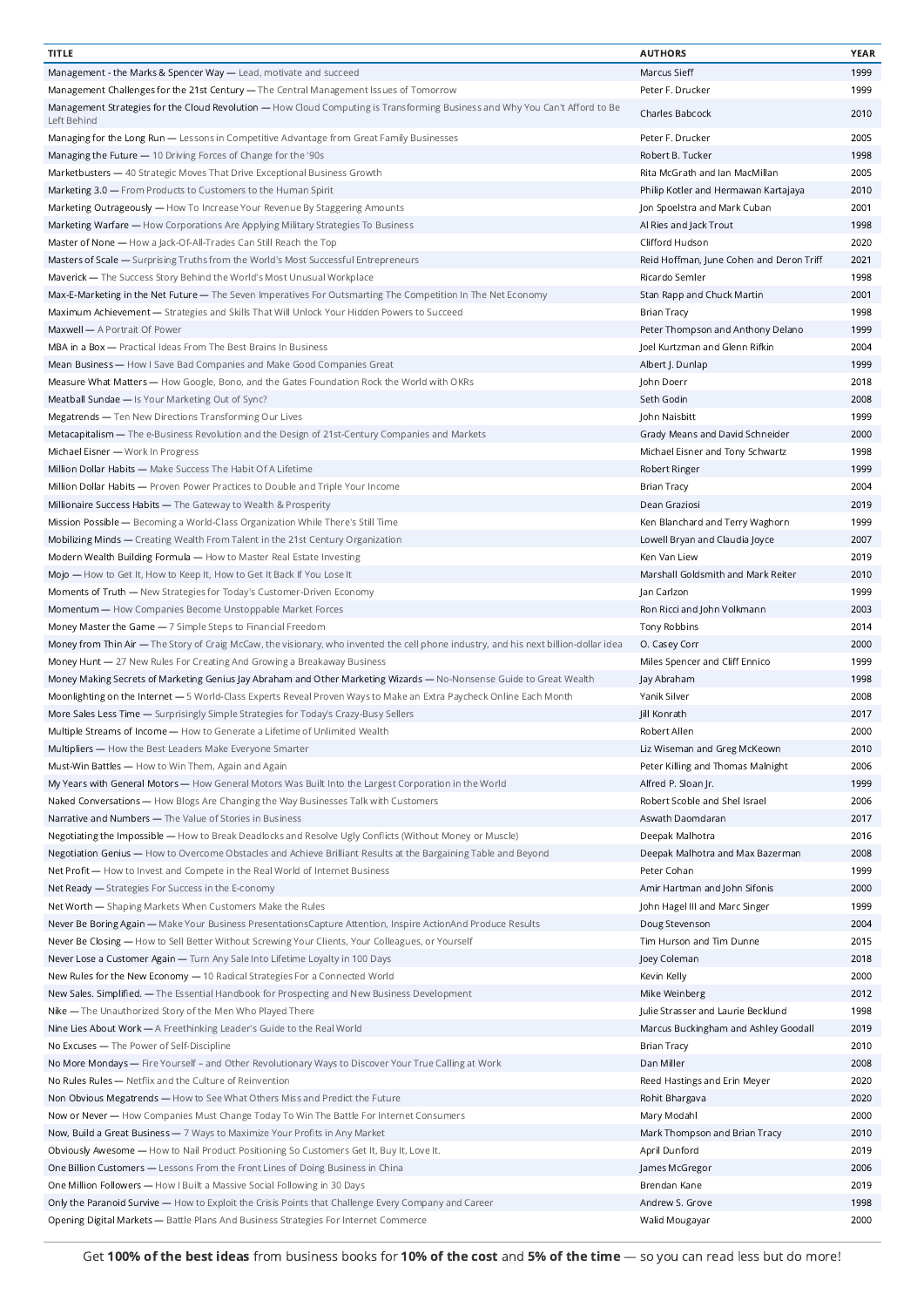| <b>TITLE</b>                                                                                                                 | <b>AUTHORS</b>                           | <b>YEAR</b> |
|------------------------------------------------------------------------------------------------------------------------------|------------------------------------------|-------------|
| Organize Tomorrow Today - 8 Ways to Retrain Your Mind to Optimize Performance at Work and in Life                            | Dr. Jason Selk and Tom Bartow            | 2016        |
| Originals - How Non-Conformists Move the World                                                                               | Adam Grant                               | 2016        |
| Outside Innovation - How Your Customers Will Co-Design Your Company's Future                                                 | Patricia B Seybold                       | 2007        |
|                                                                                                                              |                                          | 2012        |
| <b>Outthink the Competition — How a New Generation of Strategists Sees Options Others Ignore</b>                             | Kaihan Krippendorff                      |             |
| Overachievement - The New Model For Exceptional Performance                                                                  | John Eliot                               | 2004        |
| Overnight Success - Federal Express & Frederick Smith, Its Renegade Creator                                                  | Vance Trimble                            | 1999        |
| Own Your Career, Own Your Life - Stop Drifting and Take Control of Your Future                                               | Andy Storch                              | 2020        |
| P&G 99 - 99 Principles and Practices of Procter and Gamble's Success                                                         | Charles Decker                           | 1998        |
| Paid to Think - A Leader's Toolkit for Redefining Your Future                                                                | David Goldsmith and Lorrie Goldsmith     | 2013        |
| Payback - Reaping the Rewards of Innovation                                                                                  | James Andrew and Harold Sirkin           | 2007        |
| Payback Time - Making Big Money is the Best Revenge                                                                          | Phil Town                                | 2010        |
|                                                                                                                              |                                          | 2016        |
| Peak - Secrets From the New Science of Expertise                                                                             | Anders Ericsson and Robert Pool          |             |
| Peak Performance — Elevate Your Game, Avoid Burnout, and Thrive With the New Science of Success                              | Brad Stulberg and Steve Magness          | 2017        |
| Peers Inc - How People and Platforms are Inventing the Collaborative Economy and Reinventing Capitalism                      | Robin Chase                              | 2015        |
| Persuasion - The Art of Getting What You Want                                                                                | Dave Lakhani                             | 2005        |
| Persuasive Business Speaking - How To Make Memorable Business Presentations                                                  | Elayne Snyder                            | 1999        |
| Pitch Perfect - How to Say It Right the First Time, Every Time                                                               | <b>Bill McGowan</b>                      | 2014        |
| Pivot to the Future - Discovering Value and Creating Growth in a Disrupted World                                             | Omar Abbosh, Paul Nunes and Larry Downes | 2019        |
| Platform Leadership - How Intel, Microsoft and Cisco Drive Industry Innovation                                               | Annabelle Gawer and Michael Cusumano     | 2002        |
| Platform Revolution - How Networked Markets Are Transforming the Economy and How to Make Them Work For You                   | Geoffrey Parker and Marshall Van Alstyne | 2016        |
|                                                                                                                              | Al Ramadan, Dave Peterson, Christopher   |             |
| Play Bigger - How Pirates, Dreamers, and Innovators Create and Dominate Markets                                              | Lochhead and Kevin Maney                 | 2016        |
| Playing to Win - How Strategy Really Works                                                                                   | A.G. Lafley and Roger Martin             | 2013        |
| Pop! - Stand Out In Any Crowd                                                                                                | Sam Horn                                 | 2006        |
| Positioning: the Battle for Your Mind - How to be Seen and Heard in the Overcrowded Marketplace                              | Al Ries and Jack Trout                   | 1998        |
| Post Corona - From Crisis to Opportunity                                                                                     | Scott Galloway                           | 2021        |
| Pour Your Heart into It - How Starbucks Built a Company One Cup at a Time                                                    | Howard Schultz and Dori Yang             | 2003        |
|                                                                                                                              |                                          | 2010        |
| Power - Why Some People Have It --- And Others Don't                                                                         | Jeffrey Pfeffer                          |             |
| Power Relationships - 26 Irrefutable Laws for Building Extraordinary Relationships                                           | Andrew Sobel and Jerold Panas            | 2014        |
| Power Talk - Using Language To Build Authority And Influence                                                                 | Sarah McGinty                            | 2001        |
| Power Thinking - How The Way You Think Can Change The Way You Lead                                                           | John Mangieri and Cathy Block            | 2004        |
| Powerful Conversations - How High Impact Leaders Communicate                                                                 | Phil Harkins                             | 1999        |
| Powerhouse Principles - The Billionaire Blueprint for Real Estate Success                                                    | Jorge Perez                              | 2008        |
| Practically Radical - Not-So-Crazy Ways to Transform Your Company, Shake Up Your Industry, and Challenge Yourself            | William Taylor                           | 2011        |
| Practice What You Preach - What Managers Must Do To Create A High Achievement Culture                                        | David Maister                            | 2001        |
|                                                                                                                              |                                          |             |
| Pre-Suasion - A Revolutionary Way to Influence and Persuade                                                                  | Robert Cialdini                          | 2016        |
| Predictable Success — Getting Your Organization on the Growth Track - and Keeping It There                                   | Les McKeown                              | 2010        |
| Presentation S.O.S. - From Perspiration to Persuasion in 9 Easy Steps                                                        | Mark Wiskup                              | 2005        |
| Preventing Strategic Gridlock - Leading Over, Under & Around Organizational Jams to Achieve High Performance Results         | Pamela Harper                            | 2003        |
| Primed to Perform - How to Build the Highest Performing Cultures Through the Science of Total Motivation                     | Neel Doshi and Lindsay McGregor          | 2016        |
| Principles -                                                                                                                 | Ray Dalio                                | 2018        |
| Professional Services Marketing - How the Best Firms Build Premier Brands, Thriving Lead Generation Engines, and Cultures of | Mike Schultz and John Doerr              | 2009        |
| <b>Business Development Success</b>                                                                                          |                                          |             |
| Profit First - A Simple System to Transform Any Business From a Cash Eating Monster to a Money-Making Machine                | Michael Michalowicz                      | 2014        |
| Profit from the Core - Growth Strategy In An Era Of Turbulence                                                               | Chris Zook and James Allen               | 2001        |
| Profitable Growth Is Everyone's Business - 10 Tools You Can Use Monday Morning                                               | Ram Charan                               | 2004        |
| Profits Aren't Everything, They're the Only Thing - No-Nonsense Rules from the Ultimate Contrarian and Small Business Guru   | George Cloutier                          | 2009        |
| Put Your Dream to the Test - 10 Questions to Help You See It and Seize It                                                    | John C. Maxwell                          | 2009        |
| Quantum Marketing - Mastering the New Marketing Mindset for Tomorrow's Customers                                             | Raja Rajamannar                          | 2021        |
| Racing to Win - Establish Your Game Plan For Success                                                                         | Joe Gibbs                                | 2002        |
| Radical Candor - Be a Kick-Ass Boss Without Losing Your Humanity                                                             | Kim Scott                                | 2017        |
|                                                                                                                              |                                          |             |
| Radical Collaboration - Five Essential Skills to Overcome Defensiveness and Build Successful Relationships                   | James Tamm and Ronald Luyet              | 2005        |
| Rainmaking Conversations - Influence, Persuade and Sell in Any Situation                                                     | Mike Schultz and John Doerr              | 2011        |
| Re-Imagine! - Business Excellence in a Disruptive Age                                                                        | Tom Peters                               | 2003        |
| Re-Inventing the Corporation — Transforming Your Job and Your Company For the New Information Society                        | John Naisbitt and Patricia Aburdene      | 1999        |
| Re-Thinking the Network Economy - The True Forces that Drive the Digital Marketplace                                         | Stan Liebowitz                           | 2002        |
| Read to Lead - The Simple Habit That Expands Your Influence and Boosts Your Career                                           | Jeff Brown and Jesse Wisnewski           | 2021        |
| Ready for Anything - 52 Productivity Principles For Work & Life                                                              | David Allen                              | 2003        |
| Ready, Fire, Aim - Zero to \$100 Million in No Time Flat                                                                     | Michael Marsterson                       | 2008        |
|                                                                                                                              |                                          |             |
| Real Estate Raw - A Step-By-Step Instruction Manual to Building a Real Estate Portfolio                                      | Bill Ham                                 | 2022        |
| Real Leaders Don't Do Powerpoint — How to Sell Yourself and Your Ideas                                                       | Christopher Witt                         | 2009        |
| Reality Check - The Irreverent Guide to Outsmarting, Outmanaging, and Outmarketing Your Competition                          | Guy Kawasaki                             | 2009        |
| Rebel Talent - Why It Pays to Break the Rules At Work and In Life                                                            | Francesca Gino                           | 2018        |
| Recalculating - Navigate Your Career Through the Changing World of Work                                                      | Lindsey Pollak                           | 2021        |
| Reengineering the Corporation - A Manifesto For Business Revolution                                                          | Michael Hammer and James Champy          | 2000        |
| Remember Every Name Every Time - Corporate America's Memory Master Reveals His Secrets                                       | Benjamin Levy                            | 2002        |
| Remote - Office Not Required                                                                                                 | Jason Fried and David Hansson            | 2013        |
|                                                                                                                              |                                          |             |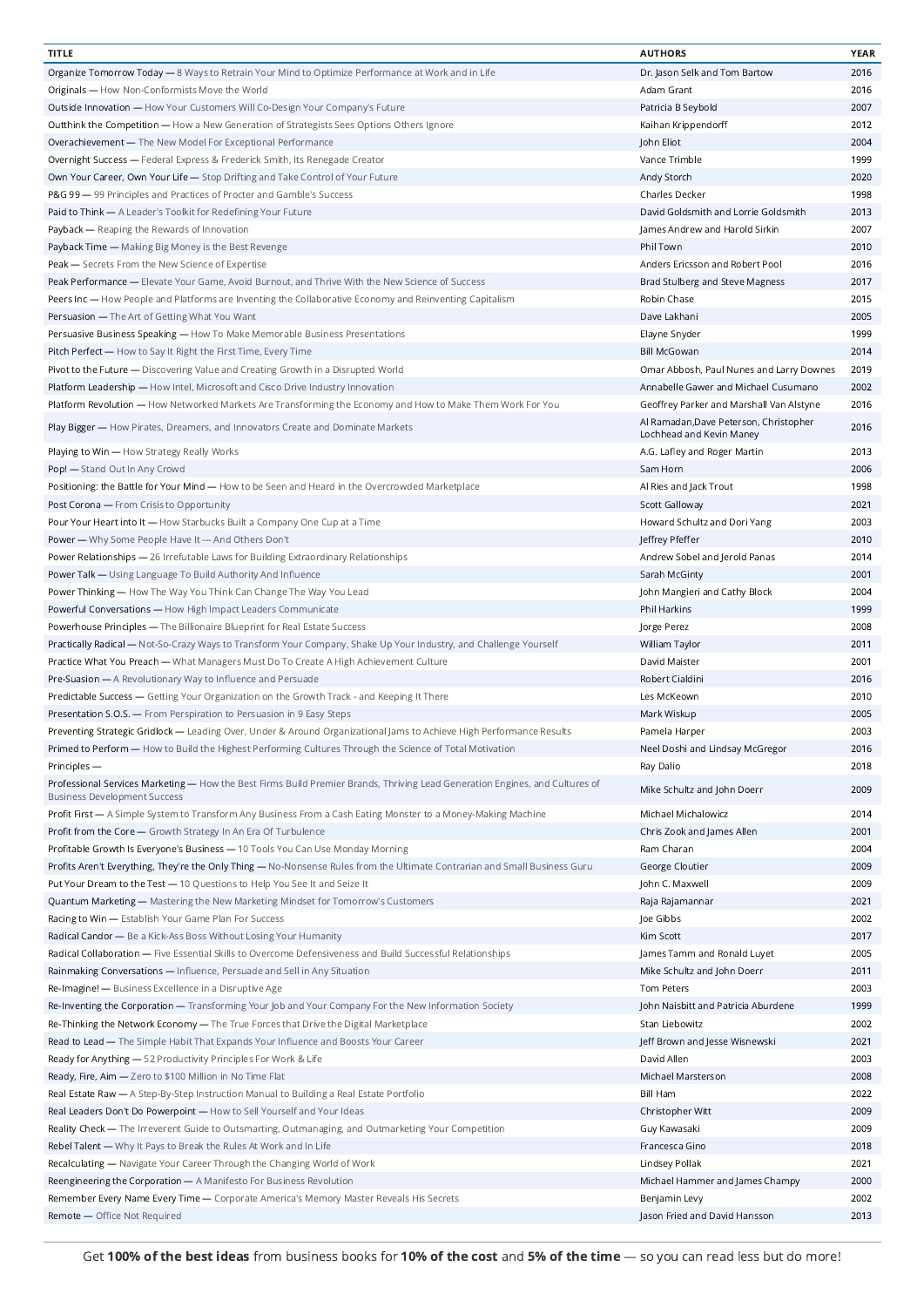| <b>TITLE</b>                                                                                                                        | <b>AUTHORS</b>                         | YEAR |
|-------------------------------------------------------------------------------------------------------------------------------------|----------------------------------------|------|
| Renovate Before You Innovate — Why Doing the New Thing Might Not Be the Right Thing                                                 | Sergio Zyman                           | 2004 |
| Repeatability - Build Enduring Businesses for a World of Constant Change                                                            | Chris Zook and James Allen             | 2012 |
|                                                                                                                                     |                                        |      |
| Repositioning - Marketing in an Era of Competition, Change, and Crisis                                                              | Jack Trout and Steve Rivkin            | 2010 |
| Results — Keep What's Good, Fix What's Wrong and Unlock Great Performance                                                           | Gary Neilson and Bruce Pasternack      | 2005 |
| Results That Last — Hardwiring Behaviors That Will Take Your Company to the Top                                                     | Quint Studer                           | 2007 |
| Results-Based Leadership — How Leaders Build the Business and Improve the Bottom Line                                               | Dave Ulrich and Jack Zenger            | 2000 |
|                                                                                                                                     |                                        |      |
| Return on Customer - Creating Maximum Value From Your Scarcest Resource                                                             | Don Peppers and Martha Rogers          | 2005 |
| Rich Dad, Poor Dad — What the Rich Teach Their Kids About Money -- That the Poor and Middle Class Do Not!                           | Robert Kiyosaki and Sharon Lechter     | 1999 |
| Rich Dad's Guide to Investing - What The Rich Invest In That The Poor And Middle Class Do Not!                                      | Robert Kiyosaki and Sharon Lechter     | 2001 |
| Richard Branson - The Inside Story                                                                                                  | Mick Brown                             | 1998 |
|                                                                                                                                     |                                        |      |
| Rise and Grind — Outperform, Outwork, and Outhustle Your Way to a More Successful and Rewarding Life                                | Daymond John                           | 2018 |
| Roadmap to Entrepreneurial Success - Powerful Strategies for Building a High-Profit Business                                        | <b>Robert Price</b>                    | 2004 |
| Rocket Fuel — The One Essential Combination That Will Get You More of What You Want                                                 | Gino Wickman and Mark Winters          | 2015 |
| Rocketeers — How a Visionary Band of Business Leaders, Engineers and Pilots is Boldly Privatizing Space                             | Michael Belfiore                       | 2007 |
|                                                                                                                                     |                                        |      |
| Rocking Wall Street - Four Powerful Strategies That Will Shake Up The Way You Invest, Build Your Wealth and Give You Your Life Back | Gary Marks                             | 2007 |
| Rookie Smarts - Why Learning Beats Knowing in the New Game of Work                                                                  | Liz Wiseman                            | 2015 |
| Rule #1 - The Simple Strategy for Successful Investing in Only 15 Minutes a Week!                                                   | Phil Town                              | 2006 |
| Rules for Renegades — How to Make More Money, Rock Your Career and Revel in Your Individuality                                      | Christine Comaford-Lynch               | 2007 |
|                                                                                                                                     |                                        |      |
| Rules for Revolutionaries - The Capitalist Manifesto For Creating and Marketing New Products and Services                           | Guy Kawasaki                           | 1999 |
| Running Lean - Iterate from Plan a to a Plan That Works                                                                             | Ash Maurya                             | 2022 |
| Rupert Murdoch - Australia's Richest Man                                                                                            | Jerome Tuccille                        | 1999 |
|                                                                                                                                     | Amir Hartman                           | 2003 |
| Ruthless Execution - What Business Leaders Do When Their Companies Hit The Wall                                                     |                                        |      |
| Sacred Cows Make the Best Burgers - Paradigm Busting Strategies For Developing Change-Ready People And Organizations                | Robert Kriegel and David Brandt        | 1998 |
| Safe Strategies for Financial Freedom -                                                                                             | Van Tharp and D. Barton                | 2004 |
| Sales Growth - Five Proven Strategies From The World's Top Sales Leader                                                             | Thomas Baumgartner and Homayoun Hatami | 2012 |
|                                                                                                                                     |                                        | 1999 |
| Sam Walton: Made in America - The Story of America's Richest Man                                                                    | Sam Walton and Richard Huey            |      |
| Scale - Seven Proven Principles to Grow Your Business and Get Your Life Back                                                        | Jeff Hoffman and David Finkel          | 2015 |
| Scaling Up Excellence - Getting to More Without Settling For Less                                                                   | Robert Sutton and Huggy Rao            | 2014 |
| Scientific Advertising - How To Develop a Superior Advertising Program                                                              | Claude Hopkins                         | 1999 |
|                                                                                                                                     |                                        | 2015 |
| Scrum - The Art of Doing Twice the Work in Half the Time                                                                            | Jeff Sutherland                        |      |
| Secret Formula - How Brilliant Marketing and Relentless Salesmanship Made Coca-Cola the Best-Known Product in the World             | Frederick Allen                        | 1999 |
| Secrets of Sand Hill Road - Venture Capital and How to Get It                                                                       | Scott Kupor                            | 2019 |
| Secrets of Silicon Valley - What Everyone Else Can Learn from the Innovation Capital of the World                                   | Deborah Perry Piscione                 | 2013 |
| Secrets of the World's Top Sales Performers - Boost Your Performance With Winning Techniques                                        | Christine Harvey                       | 1999 |
|                                                                                                                                     |                                        |      |
| See, Solve, Scale - How Anyone Can Turn an Unsolved Problem into a Breakthrough Success                                             | Danny Warshay                          | 2022 |
| Seeing What's Next - Using the Theories of Innovation to Predict Industry Change                                                    | Clayton Christensen and Scott Anthony  | 2004 |
| Seizing the White Space — Business Model Innovation For Growth and Renewal                                                          | Mark W. Johnson                        | 2010 |
|                                                                                                                                     |                                        |      |
| Sell with a Story - How to Capture Attention, Build Trust, and Close the Sale                                                       | Paul Smith                             | 2016 |
| Selling Sucks - How to Stop Selling and Start Getting Prospects to Buy!                                                             | Frank Rumbauskas Jr.                   | 2007 |
| Selling the Dream - How to Promote Your Product, Company or Ideas Using Everyday Evangelism                                         | Guy Kawasaki                           | 1998 |
| Serious Creativity - Using the Power of Lateral Thinking to Create New Ideas                                                        | Edward De Bono                         | 1998 |
|                                                                                                                                     |                                        |      |
| Seven Years to Seven Figures - The Fast-Track Plan to Becoming a Millionaire                                                        | Michael Masterson                      | 2007 |
| Shaping the Game - The New Leader's Guide to Effective Negotiating                                                                  | Michael Watkins                        | 2010 |
| Show and Tell - How Everybody Can Make Extraordinary Presentations                                                                  | Dan Roam                               | 2015 |
| Shut Up and Listen - Hard Business Truths That Will Help You Succeed                                                                | Tilman Fertitta                        | 2019 |
|                                                                                                                                     |                                        |      |
| Side Hustle - From Idea to Income in 27 Days                                                                                        | Chris Guillebeau                       | 2017 |
| Simplicity - An Elegant and Powerful Business Concept                                                                               | Edward De Bono                         | 1998 |
| Simplify - How the Best Businesses in the World Succeed                                                                             | Richard Koch and Greg Lockwood         | 2016 |
| Simply Better - Winning and Keeping Customers By Delivering What Matters Most                                                       | Patrick Barwise and Sean Meehan        | 2004 |
|                                                                                                                                     |                                        |      |
| Simply Brilliant - How Great Organizations Do Ordinary Things in Extraordinary Ways                                                 | William Taylor                         | 2017 |
| Sink or Swim - New Job. New Boss. 12 Weeks To Get It Right                                                                          | Milo Sindell and Thuy Sindell          | 2006 |
| Six Action Shoes - A brilliant new way to take control of any business or life situation                                            | Edward De Bono                         | 1998 |
| Six Disciplines Execution Revolution - Solving the One Business Problem That Makes Solving All Other Problems Easier                | Gary Harpst                            | 2008 |
|                                                                                                                                     |                                        |      |
| Six Sigma - The Breakthrough Management Strategy Revolutionizing The World's Top Corporations                                       | Mikel Harry and Richard Schroeder      | 2000 |
| Slack - Getting Past Burnout, Busywork and the Myth of Total Efficiency                                                             | Tom DeMarco                            | 2001 |
| Small Giants - Companies That Choose to Be Great Instead of Big                                                                     | Bo Burlingham                          | 2006 |
| Small Message Big Impact — How to Put the Power of the Elevator Speech Effect To Work For You                                       | Terri Sjodin                           | 2011 |
|                                                                                                                                     |                                        |      |
| Smart for Life - How To Improve Your Brain Power At Any Age                                                                         | Michael D. Chafetz                     | 1999 |
| Smart Pricing - How Google, Priceline, and Leading Businesses Use Pricing Innovation for Profitability                              | Jagmohan Raju and Z. John Zhang        | 2010 |
| Smart Trust - Creating Prosperity, Energy and Joy in a Low-Trust World                                                              | Stephen M.R. Covey and Greg Link       | 2012 |
| Smartcuts - How Hackers, Innovators, and Icons Accelerate Success                                                                   | Shane Snow                             | 2014 |
|                                                                                                                                     |                                        |      |
| Smarter Faster Better - The Secrets of Being Productive in Life and Business                                                        | <b>Charles Duhigg</b>                  | 2016 |
| Smarts - Are We Hardwired For Success?                                                                                              | Chuck Martin and Peg Dawson            | 2007 |
| Snap Selling - Speed Up Sales and Win More Business with Today's Frazzled Customers                                                 | Jill Konrath                           | 2010 |
| So Good They Can't Ignore You — Why Skills Triumph Passion in the Quest for Work You Love                                           | Cal Newport                            | 2012 |
|                                                                                                                                     |                                        |      |
| So You Want to Start a Podcast — Finding Your Voice, Telling Your Story, and Building a Community That Will Listen                  | Kristen Meinzer                        | 2021 |
| Sometimes You Win Sometimes You Learn - Life's Greatest Lessons Are Gained from Our Losses                                          | John Maxwell                           | 2013 |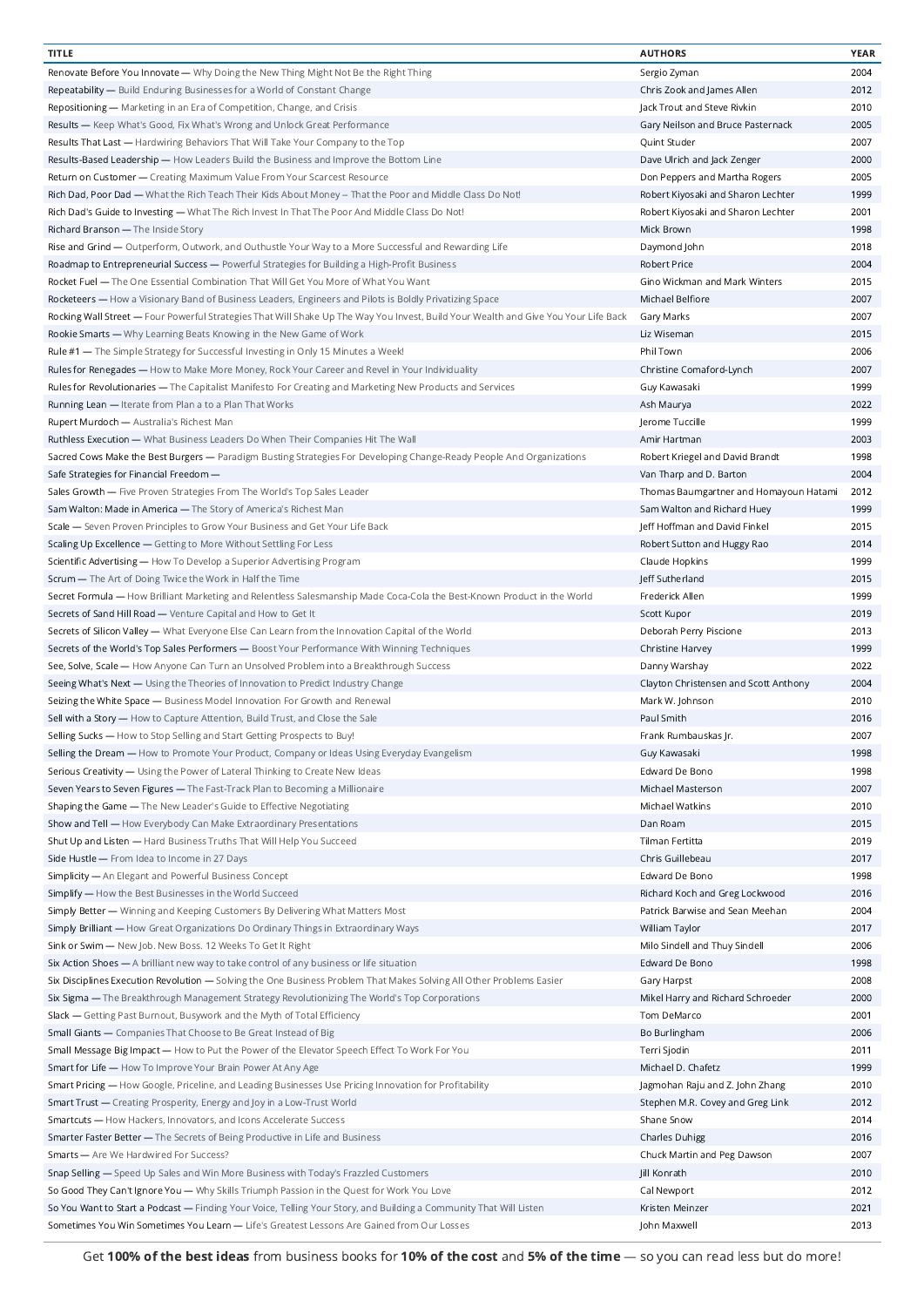| <b>TITLE</b>                                                                                                                     | <b>AUTHORS</b>                             | YEAR |
|----------------------------------------------------------------------------------------------------------------------------------|--------------------------------------------|------|
| Speak With No Fear — Go From a Nervous, Nauseated, and Sweaty Speaker to an Excited, Energized, and Passionate Presenter         | Mike Acker                                 | 2019 |
| Speaking as a Leader — How to Lead Every Time You Speak  From Board Rooms to Meeting Rooms, From Town Halls to Phone Calls       | Judith Humphrey                            | 2012 |
| Speed - How Leaders Accelerate Successful Execution                                                                              | John Zenger and Joseph Folkman             | 2017 |
| Split the Pie - A Radical New Way to Negotiate                                                                                   | Barry Nalebuff                             | 2022 |
|                                                                                                                                  |                                            |      |
| Sprint — How to Solve Big Problems and Test New Ideas in Just Five Days                                                          | Jake Knapp and John Zeratsky               | 2016 |
| Start at the End - How Companies Can Grow Bigger and Faster By Reversing Their Business Plan                                     | Dave Lavinsky                              | 2012 |
| Start Late, Finish Rich - A No-Fail Plan For Achieving Financial Freedom At Any Age                                              | David Bach                                 | 2005 |
| Start with No - The Negotiating Tools That The Pros Don't Want You To Know                                                       | Jim Camp                                   | 2002 |
| Startup Weekend - How to Take a Company From Concept to Creation in 54 Hours                                                     | Marc Nager and Clint Nelsen                | 2011 |
| Startups That Work - The 10 Critical Factors That Will Make or Break a New Company                                               | Joel Kurtzman and Glenn Rifkin             | 2006 |
| Steal the Show - How to Guarantee a Standing Ovation for All the Performances in Your Life                                       | Michael Port                               | 2015 |
| Stealth Income Strategies for Investors - 11 Surprising Ways You Can Easily Boost Your Income By \$20,000 to \$100,000 This Year | Mark Ford                                  | 2012 |
|                                                                                                                                  |                                            | 2011 |
| Steve Jobs -                                                                                                                     | Walter Isaacson                            |      |
| Stillness is the Key - The Call to Stillness                                                                                     | Ryan Holiday                               | 2019 |
| Stop and Sell the Roses - Lessons from Business and Life from the CEO of 1-800-FLOWERS                                           | Jim McCann                                 | 1998 |
| Stories That Stick - How Storytelling Can Captivate Customers, Influence Audiences, and Transform Your Business                  | Kindra Hall                                | 2019 |
| Strategic Negotiation - A Breakthrough 4-Step Process for Effective Business Negotiation                                         | Brian Dietmeyer and Max Bazerman           | 2004 |
| Strategy Maps - Converting Intangible Assets Into Tangible Outcomes                                                              | Robert Kaplan and David Norton             | 2004 |
| Strategy Pure and Simple II - How Winning Companies Dominate Their Competitors                                                   | Michel Robert                              | 1998 |
| Strategy That Works - How Winning Companies Close the Strategy-to-Execution Gap                                                  | Paul Leinwand and Cesare Mainardi          | 2016 |
| Strengths Based Leadership - Great Leaders, Teams and Why People Follow                                                          | Tom Rath and Barry Conchie                 | 2009 |
|                                                                                                                                  |                                            |      |
| Stretch - How to Future-Proof Yourself for Tomorrow's Workplace                                                                  | Karie Willyerd and Barbara Mistick         | 2016 |
| Stretch - Unlock the Power of Less -- and Achieve More Than You Ever Imagined                                                    | Scott Sonenshein                           | 2017 |
| Subscribed - Why the Subscription Model Will Be Your Company's Future -- And What To Do About It                                 | Tien Tzuo                                  | 2018 |
| Super Crunchers - Why Thinking-By-Numbers Is The New Way To Be Smart                                                             | lan Ayers                                  | 2007 |
| Superfans - The Easy Way to Stand Out, Grow Your Tribe, and Build a Successful Business                                          | Pat Flynn                                  | 2019 |
| Supertrends - Winning Investment Strategies for the Coming Decades                                                               | Lars Tvede                                 | 2010 |
| Swim with the Sharks - The Mackay 66 — MacKay's Customer Profile Form - The MacKay 66                                            | Harvey MacKay                              | 1999 |
| Swim with the Sharks Without Being Eaten Alive - Outsell, Outmanage, Outmotivate and Outnegotiate Your Competition               | Harvey MacKay                              | 1998 |
|                                                                                                                                  |                                            |      |
| Switch - How to Change Things When Change is Hard                                                                                | Chip Heath and Dan Heath                   | 2010 |
| Take on the Street - What Wall Street and Corporate America Don't Want You to Know What You Can Do to Fight Back                 | Arthur Levitt                              | 2002 |
| Taking People with You - The Only Way to Make Things Happen                                                                      | David Novak                                | 2012 |
| Taking Smart Risks - How Sharp Leaders Win When Stakes Are High                                                                  | Doug Sundheim                              | 2013 |
| Talent Force - A New Manifesto for the Human Side of Business                                                                    | Rusty Rueff and Hank Stringer              | 2006 |
| Talent Is Never Enough - Discover the Choices That Will Take You Beyond Your Talent                                              | John C. Maxwell                            | 2007 |
| Talent Is Overrated - What Really Separates World-Class Performers From Everybody Else                                           | Geoff Colvin                               | 2008 |
| Teach and Grow Rich - Share Your Knowledge to Create Global Impact, Freedom and Wealth                                           | Danny Iny                                  | 2017 |
|                                                                                                                                  |                                            | 2015 |
| Team of Teams - New Rules of Engagement for a Complex World                                                                      | Gen. Stanley McChrystal                    |      |
| Teamthink: Team New Zealand — The "Black Magic" of Management Behind the 1995 America's Cup Success                              | Pete Mazany                                | 1999 |
| TED Talks - The Official TED Guide to Public Speaking                                                                            | Chris Anderson                             | 2016 |
| Tell to Win - Connect, Persuade and Triumph with the Hidden Power of Story                                                       | Peter Guber                                | 2011 |
| That Will Never Work - The Birth of Netflix and the Amazing Life of an Idea                                                      | Marc Randolph                              | 2019 |
| The \$100 Startup — Reinvent the Way You Make a Living, Do What You Love, and Create a New Future                                | Chris Guillebeau                           | 2012 |
| The 1 Hour Plan for Growth - How a Single Sheet of Paper Can Take Your Business to The Next Level                                | Joe Calhoon                                | 2011 |
| The 1-Page Marketing Plan - Get More Customers, Make More Money, and Stand Out From the Crowd                                    | Allan Dib                                  | 2018 |
| The 1% Rule - How to Fall in Love with the Process and Achieve Your Wildest Dreams                                               | Tommy Baker                                | 2020 |
|                                                                                                                                  |                                            | 2000 |
| The 10 Natural Laws of Successful Time & Life Management - Proven Strategies for Increased Productivity and Inner Peace          | Hyrum Smith                                |      |
| The 10 Rules of Sam Walton - Success Secrets for Remarkable Results                                                              | Michael Bergdahl                           | 2010 |
| The 10% Entrepreneur - Live Your Startup Dream Without Quitting Your Day Job                                                     | Patrick McGinnis                           | 2016 |
| The 100 Absolutely Unbreakable Laws of Business Success -                                                                        | <b>Brian Tracy</b>                         | 2000 |
| The 110% Solution - Achieving Superlative Performance in Business and Life                                                       | Mark H. McCormack                          | 1998 |
| The 12 Week Year - Get More Done in 12 Weeks Than Others Do in 12 Months                                                         | Brian Moran and Michael Lennington         | 2013 |
| The 22 Immutable Laws of Marketing — Violate Them At Your Own Risk                                                               | Al Ries and Jack Trout                     | 1999 |
| The 24-Hour Customer - New Rules for Winning in a Time-Starved, Always-Connected Economy                                         | Adrian Ott                                 | 2010 |
|                                                                                                                                  |                                            | 2009 |
| The 29% Solution - 52 Weekly Networking Success Strategies                                                                       | Ivan Misner and Michelle Donovan           |      |
| The 3-Minute Rule - Say Less to Get More from Any Pitch or Presentation                                                          | <b>Brant Pinvidic</b>                      | 2020 |
| The 4 Disciplines of Execution - Achieving Your Wildly Important Goals                                                           | Chris Mcchesney, Sean Covey and Jim Huling | 2012 |
| The 4 Lenses of Innovation - A Power Tool For Creative Thinking                                                                  | Rowan Gibson                               | 2015 |
| The 4-Hour Workweek - Escape 9-5, Live Anywhere, And Join the New Rich                                                           | <b>Timothy Ferriss</b>                     | 2007 |
| The 5 Choices - The Path to Extraordinary Productivity                                                                           | Kory Kogon and Adam Merrill                | 2015 |
| The 5 Mistakes Every Investor Makes and How to Avoid Them — Getting Investing Right                                              | Peter Mallouk                              | 2014 |
| The 5 Paths to Persuasion - The Art of Selling Your Message                                                                      | Robert Miller and Gary Williams            | 2004 |
| The 5 Patterns of Extraordinary Careers - The Guide For Achieving Success and Satisfaction                                       | James Citrin and Richard Smith             | 2003 |
|                                                                                                                                  |                                            |      |
| The 5 Second Rule — Transform Your Life, Work, and Confidence With Everyday Courage                                              | Mel Robbins                                | 2017 |
| The 60 Minute Startup - A Proven System to Start Your Business in One Hour a Day and Get Your First Paying Customers in Thirty   | Ramesh Dontha                              | 2020 |
| Days (Or Less)                                                                                                                   |                                            |      |
| The 7 Habits of Highly Effective People - An Approach To Solving Personal and Professional Problems                              | Stephen R. Covey                           | 2001 |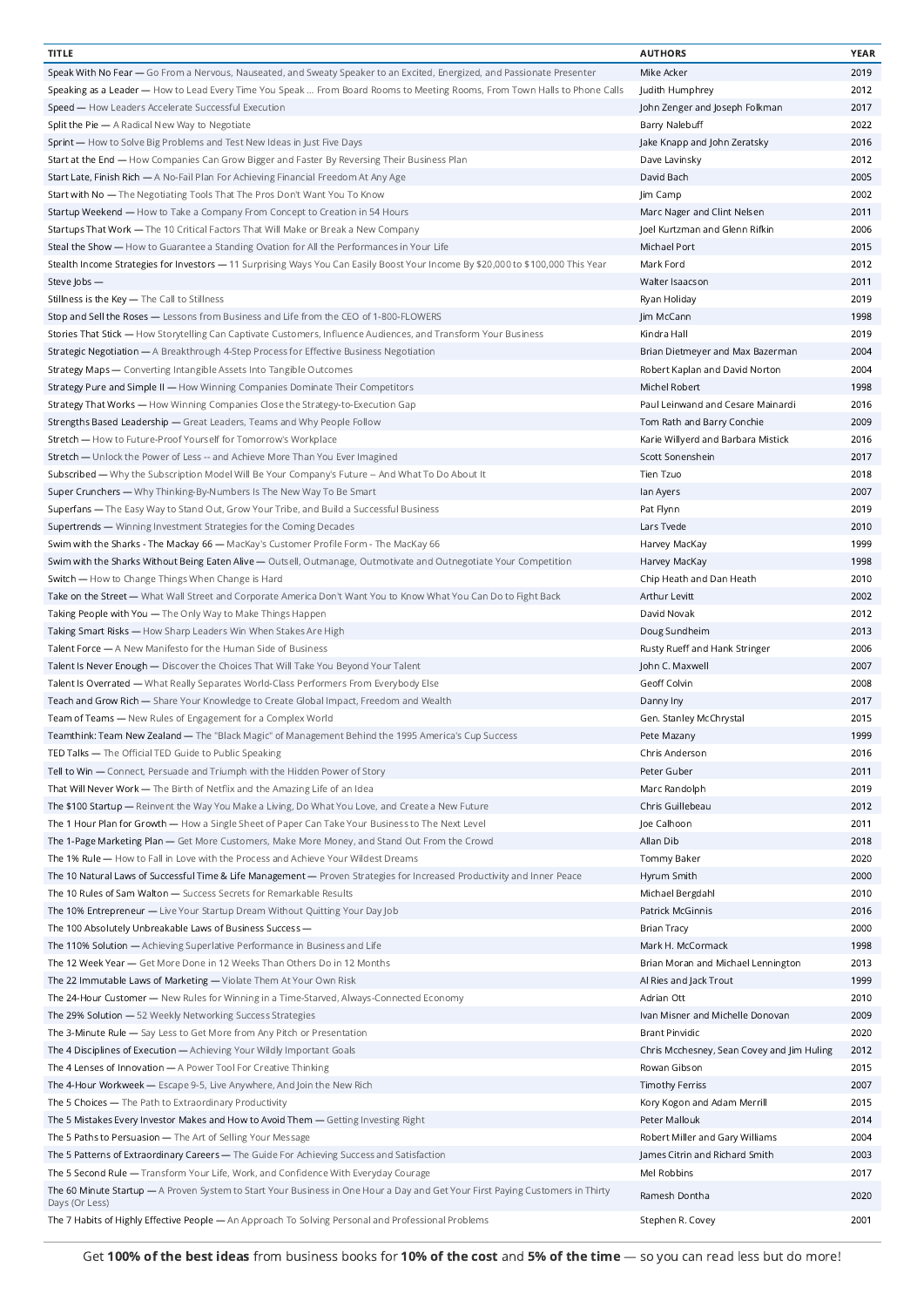| <b>TITLE</b>                                                                                                                                | <b>AUTHORS</b>                       | YEAR |
|---------------------------------------------------------------------------------------------------------------------------------------------|--------------------------------------|------|
| The 7 Habits of Highly Effective People - 30th Anniversary Edition                                                                          | Stephen Covey and Sean Covey         | 2020 |
| The 80/20 Individual — How To Accomplish More by Doing Less – the Nine Essentials of 80/20 Success at Work                                  | Richard Koch                         | 2003 |
| The 80/20 Principle - The Secret of Achieving More With Less                                                                                | Richard Koch                         | 1998 |
|                                                                                                                                             |                                      | 2006 |
| The 86% Solution — How To Succeed in the Biggest Market Opportunity of the 21st Century                                                     | Vijay Mahajan and Kamini Banga       |      |
| The 8th Habit - From Effectiveness To Greatness                                                                                             | Steven Covey                         | 2004 |
| The Accidental Billionaires - The Founding of Facebook                                                                                      | Ben Mezrich                          | 2009 |
| The Achievement Habit - Stop Wishing, Start Doing and Take Command of Your Life                                                             | Bernard Roth                         | 2015 |
| The Age of Speed - Learning to Thrive in a More-Faster-Now World                                                                            | Vince Poscente                       | 2007 |
| The Agenda - What Every Business Must Do To Dominate The Decade                                                                             | Michael Hammer                       | 2001 |
| The Agile Manager's Guide to Getting Organized — How Highly Successful Managers Cut Through the Clutter And Get Things Done                 | Jeff Olson                           | 1999 |
| The Airbnb Story — How Three Ordinary Guys Disrupted an Industry, Made Billions  and Created Plenty of Controversy                          | Leigh Gallagher                      | 2017 |
| The Alter Ego Effect - The Power of Secret Identities to Transform Your Life                                                                | Herman Todd                          | 2019 |
|                                                                                                                                             |                                      |      |
| The Amazement Revolution - Seven Customer Service Strategies to Create an Amazing Customer (and Employee) Experience                        | Shep Hyken                           | 2011 |
| The Amazon Management System - The Ultimate Digital Business Engine That Creates Extraordinary Value for Both Customers and<br>Shareholders | Ram Charan and Julia Yang            | 2019 |
| The Amazon Way - 14 Leadership Principles Behind the World's Most Disruptive Company                                                        | John Rossman                         | 2014 |
| The Answer - Grow Any Business, Achieve Financial Freedom, and Live an Extraordinary Life                                                   | John Assaraf and Murray Smith        | 2008 |
| The Art of Business Wars - Battle-Tested Lessons for Leaders and Entrepreneurs from History's Greatest Rivalries                            | David Brown                          | 2021 |
| The Art of Digital Marketing - The Definitive Guide to Creating Strategic, Targeted and Measurable Online Campaigns                         | lan Dodson                           | 2016 |
| The Art of Explanation - Making Your Ideas, Products, and Services Easier to Understand                                                     | Lee Lefever                          | 2013 |
| The Art of Negotiation - How to Improvise Agreement in a Chaotic World                                                                      | Michael Wheller                      | 2013 |
|                                                                                                                                             |                                      |      |
| The Art of People - 11 Simple People Skills That Will Get You Everything You Want                                                           | Dave Kerpen                          | 2016 |
| The Art of Pricing - How to Find the Hidden Profits to Grow Your Business                                                                   | Rafi Mohammed                        | 2006 |
| The Art of Social Media - Power Tips for Power Users                                                                                        | Guy Kawasaki and Peg Fitzpatrick     | 2015 |
| The Art of Strategy $-$ A Game Theorist's Guide to Success in Business and Life                                                             | Avinash Dixit and Barry Nalebuff     | 2008 |
| The Art of the Start — The Time-Tested, Battle-Hardened Guide for Anyone Starting Anything                                                  | Guy Kawasaki                         | 2010 |
| The Art of the Strategist - 10 Essential Principles For Leading Your Company To Victory                                                     | William Cohen                        | 2004 |
|                                                                                                                                             | G. Richard Shell and Mario Moussa    | 2008 |
| The Art of Woo - Using Strategic Persuasion to Sell Your Ideas                                                                              |                                      |      |
| The Attention Economy - Understanding The New Currency Of Business                                                                          | Thomas Davenport and John Beck       | 2001 |
| The Automatic Customer - Creating a Subscription Business in Any Industry                                                                   | John Warrillow                       | 2015 |
| The Back of the Napkin - Solving Problems and Selling Ideas With Pictures                                                                   | Dan Roam                             | 2008 |
| The Balanced Scorecard - Translating Strategy Into Action                                                                                   | Robert Kaplan and David P. Norton    | 1998 |
| The Best Service Is No Service - How to Liberate Your Customers From Customer Service, Keep Them Happy & Control Costs                      | Bill Price and David Jaffe           | 2008 |
| The Bezos Letters - 14 Principles to Grow Your Business Like Amazon                                                                         | Steve Anderson                       | 2019 |
|                                                                                                                                             |                                      |      |
| The Big Secret for the Small Investor - A New Route to Long-Term Investment Success                                                         | Joel Greenblatt                      | 2011 |
| The Brand You 50 - Fifty Ways To Transform Yourself From An "Employee" Into A Brand That Shouts Distinction Commitment and<br>Passion!      | Tom Peters                           | 1999 |
| The Breakthrough Company - How Everyday Companies Become Extraordinary Performers                                                           | Keith McFarland                      | 2008 |
| The Breakthrough Imperative - How the Best Managers Get Outstanding Results                                                                 | Mark Gottfredson and Steve Schaubert | 2008 |
| The Business Model Innovation Factory - How to Stay Relevant When the World Is Changing                                                     | Saul Kaplan                          | 2012 |
| The Business of Memory - Fast-Track Your Career With Supercharged Brainpower                                                                | Frank Felberbaum and Rachel Kranz    | 2005 |
| The Business Playbook - How to Document and Delegate What You Do So Your Company Can Grow Beyond You                                        | Chris Ronzio                         | 2022 |
|                                                                                                                                             |                                      |      |
| The Carrot Principle — How the Best Managers Use Recognition to Engage Their People, Retain Talent, and Accelerate Performance              | Adrian Gostick and Chester Elton     | 2007 |
| The Cashflow Quadrant - Rich Dad's Guide To Financial Freedom                                                                               | Robert Kiyosaki and Sharon Lechter   | 2000 |
| The Catalyst - How to Change Anyone's Mind                                                                                                  | Jonah Berger                         | 2020 |
| The CEO Next Door - The 4 Behaviors That Transform Ordinary People into World-Class Leaders                                                 | Elena Botelho and Kim Powell         | 2018 |
| The Change Function - Why Some Technologies Take Off and Others Crash and Burn                                                              | Pip Coburn                           | 2006 |
| The Checklist Manifesto - How to Get Things Right                                                                                           | Atul Gawande                         | 2011 |
| The Clean Tech Revolution - The Next Big Growth and Investment Opportunity                                                                  | Ron Pernick and Clint Wilder         | 2007 |
|                                                                                                                                             |                                      | 2021 |
| The Common Path to Uncommon Success - A Road Map to Financial Freedom and Fulfillment                                                       | John Lee Dumas                       |      |
| The Company of the Future - How the Communications Revolution is Changing Management                                                        | <b>Frances Cairncross</b>            | 2002 |
| The Creative Curve - How to Develop the Right Idea at the Right Time                                                                        | Allen Gannett                        | 2018 |
| The Creator's Code - The Six Essential Skills of Extraordinary Entrepreneurs                                                                | Amy Wilkinson                        | 2015 |
| The Crowdfunding Revolution - Social Networking Meets Venture Financing                                                                     | Kevin Lawton and Don Marom           | 2011 |
| The Culture Code - The Secrets of Highly Successful Groups                                                                                  | Daniel Coyle                         | 2018 |
| The Customer Driven Company - Moving From Talk To Action                                                                                    | Richard C. Whiteley                  | 1999 |
|                                                                                                                                             |                                      |      |
| The Customer Revolution - How To Thrive When Customers Are In Control                                                                       | Patricia B Seybold                   | 2001 |
| The Customer-Funded Business - Start, Finance, or Grow Your Company with Your Customers' Cash                                               | John Mullins                         | 2014 |
| The Cycle of Leadership — How Great Leaders Teach Their Companies To Win                                                                    | Noel Tichy and Nancy Cardwell        | 2002 |
| The Deviant's Advantage - How Fringe Ideas Create Mass Markets                                                                              | Ryan Mathews and Watts Wacker        | 2002 |
| The Dichotomy of Leadership - Balancing the Challenges of Extreme Ownership                                                                 | Jocko Willink and Leif Babin         | 2018 |
| The Differentiated Workforce - Transforming Talent Into Strategic Impact                                                                    | Brian E. Becker and Mark A. Huselid  | 2009 |
| The Digital Transformation Handbook - Rethink Your Business For the Digital Age                                                             | David Rogers                         | 2017 |
|                                                                                                                                             |                                      |      |
| The Discipline of Market Leaders - Choose Your Customers, Narrow Your Focus, Dominate Your Market                                           | Michael Treacy and Fred Wiersema     | 1999 |
| The Do-It-Yourself Lobotomy - Open Your Mind To Greater Creative Thinking                                                                   | Tom Monahan                          | 2002 |
| The E-Myth Enterprise - How to Turn a Great Idea into a Thriving Business                                                                   | Michael Gerber                       | 2009 |
| The E-Myth Manager - Why Management Doesn't Work - And What to Do About It                                                                  | Michael Gerber                       | 2002 |
|                                                                                                                                             |                                      |      |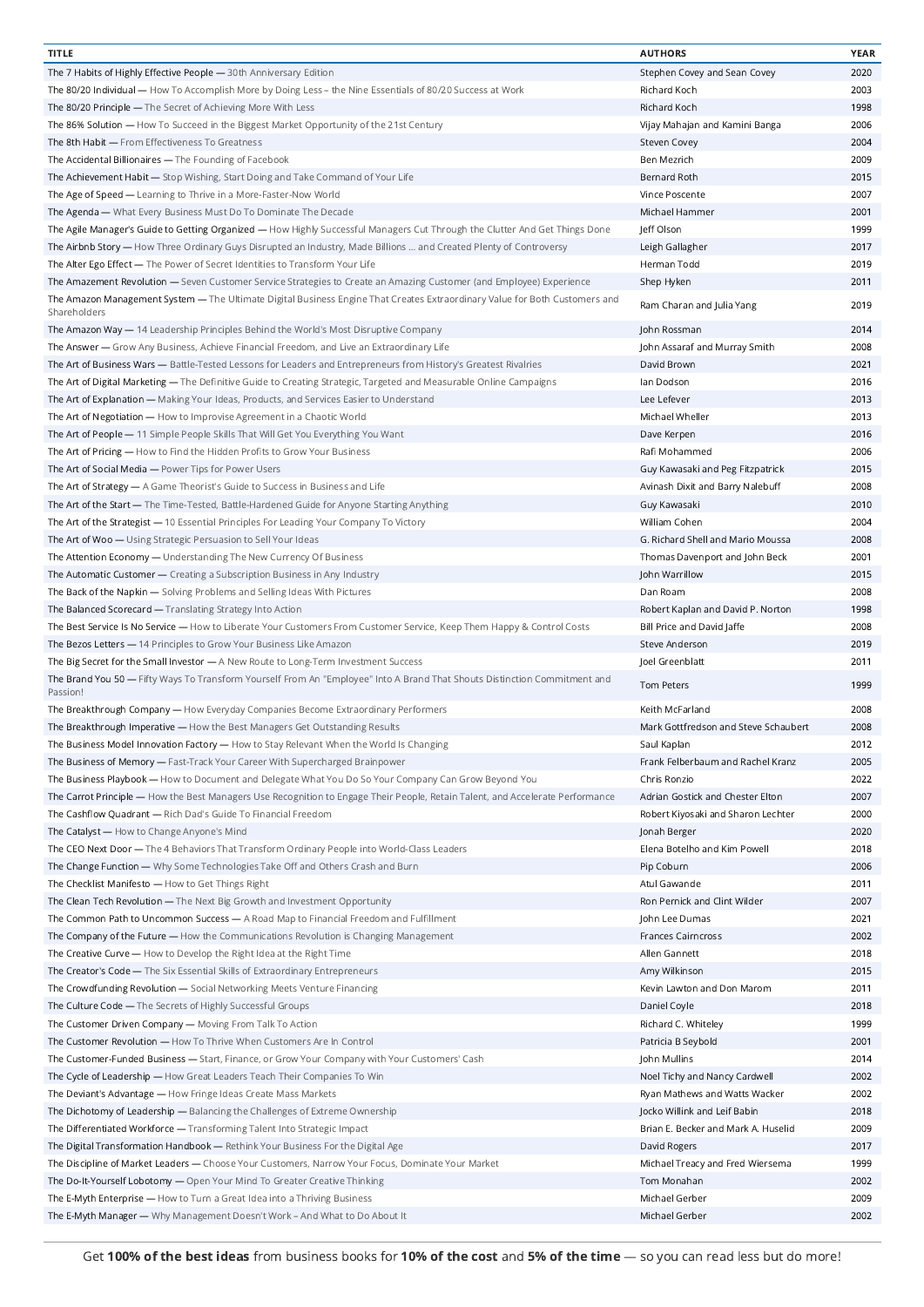| <b>TITLE</b>                                                                                                                | <b>AUTHORS</b>                         | <b>YEAR</b> |
|-----------------------------------------------------------------------------------------------------------------------------|----------------------------------------|-------------|
| The E-Myth Revisited — Why Most Small Businesses Don't Work and What to Do About It                                         | Michael Gerber                         | 1999        |
| The eBay Phenomenon - Business Secrets Behind The World's Hottest Internet Company                                          | David Bunnell                          | 2001        |
| The Eleven Keys to Leadership - Essential Leadership Skills at Your Fingertips                                              | Dayle M. Smith                         | 1998        |
|                                                                                                                             |                                        |             |
| The End of Competitive Advantage — How To Keep Your Strategy Moving As Fast As Your Business                                | Rita McGrath                           | 2013        |
| The End of Marketing as We Know It — Former Chief Marketing Officer, The Coca-Cola Company                                  | Sergio Zyman                           | 1999        |
| The Eprocess Edge — Creating Customer Value and Business Wealth in the Internet Era                                         | Peter Keen and Mark McDonald           | 2000        |
| The Essential Advantage - How to Win With a Capabilities-Driven Strategy                                                    | Paul Leinwand and Cesare Mainardi      | 2011        |
| The Essential Drucker - The Best of Sixty Years Writings on Management                                                      | Peter F. Drucker                       | 2001        |
| The Eva Challenge - Implementing Value-Added Change In An Organization                                                      | Joel Stern and John Shiely             | 2001        |
| The Exceptional Presenter - A Proven Formula to Open Up! and Own the Room                                                   | Timothy Koegel and John Shiely         | 2007        |
| The Execution Premium - Linking Strategy to Operations for Competitive Advantage                                            | Robert Kaplan and David Norton         | 2008        |
|                                                                                                                             |                                        |             |
| The Exitpreneur's Playbook - How to Sell Your Online Business for Top Dollar by Reverse Engineering Your Pathway to Success | Joe Valley                             | 2021        |
| The Experience Economy - Work is Theatre and Every Business a Stage                                                         | Joseph Pine 11 and James Gilmore       | 1999        |
| The Expertise Economy - How the Smartest Companies Use Learning to Engage, Compete, and Succeed                             | Kelly Palmer and David Blake           | 2019        |
| The Fall of Advertising and the Rise of PR -                                                                                | Al Ries and Laura Ries                 | 2002        |
| The Fifth Discipline - The Art & Practice of The Learning Organization                                                      | Peter Senge                            | 2001        |
| The Future is Faster Than You Think - How Converging Technologies Are Transforming Business, Industries, and Our Lives      | Peter Diamandis and Steven Kotler      | 2020        |
| The Future of Competition - Co-Creating Unique Value With Customers                                                         | C.K. Prahalad and Venkat Ramaswamy     | 2004        |
| The Future of Management -                                                                                                  | Gary Hamel                             | 2007        |
|                                                                                                                             |                                        |             |
| The Game-Changer - How You Can Drive Revenue and Profit Growth With Innovation                                              | A.G. Lafley and Ram Charan             | 2008        |
| The Gap and the Gain - The High Achievers' Guide to Happiness, Confidence, and Success                                      | Dan Sullivan and Dr. Benjamin Hardy    | 2021        |
| The Genius of Opposites - How Introverts and Extroverts Achieve Extraordinary Results Together                              | Jennifer Kahnweiler                    | 2016        |
| The Genomics Age — How DNA Technology Is Transforming the Way We Live and Who We Are                                        | Smith Gina                             | 2004        |
| The Gone Fishin' Portfolio - Get Wise, Get Wealthy and Get On With Your Life                                                | Alexander Green                        | 2009        |
| The Good Jobs Strategy - How the Smartest Companies Invest in Employees to Lower Costs and Boost Profits                    | Zeynep Ton                             | 2014        |
| The Google Story - Inside the Hottest Business, Media and Technology Success of Our Time                                    | David Vise and Mark Malseed            | 2006        |
|                                                                                                                             |                                        | 1998        |
| The Gorilla Game - An Investor's Guide to Picking Winners in High Technology                                                | Geoffrey Moore and Paul Johnson        |             |
| The Halo Effect - And the Eight Other Business Delusions That Deceive Managers                                              | Phil Rosenzweig                        | 2007        |
| The Heart of Change - Real-Life Stories of How People Change Their Organizations                                            | John Kotter and Dan Cohen              | 2002        |
| The HP Way - How Bill Hewlett and I Built Our Company                                                                       | David Packard                          | 1998        |
| The Hr Scorecard - Linking People, Strategy and Performance                                                                 | Brian E. Becker and Mark A. Huselid    | 2001        |
| The Human Element - Overcoming the Resistance That Awaits New Ideas                                                         | Loran Nordgren and David Schonthal     | 2022        |
| The Icarus Deception - How High Will You Fly?                                                                               | Seth Godin                             | 2013        |
| The Idea-Driven Organization - Unlocking the Power in Bottom-Up Ideas                                                       | Alan Robinson and Dean Schroeder       | 2014        |
|                                                                                                                             |                                        |             |
| The Ideafisher - How to Land the Big Idea -- and Other Secrets of Creativity in Business                                    | Marsh Fisher                           | 1999        |
| The Industries of the Future -                                                                                              | Alec Ross                              | 2016        |
| The Inevitable - Understanding the 12 Technological Forces That Will Shape Our Future                                       | Kevin Kelly                            | 2016        |
| The Influentials - One American in Ten Tells the Other Nine How to Vote, Where to Eat, and What to Buy.                     | Ed Keller and Jon Berry                | 2003        |
| The Inmates Are Running the Asylum - Why High-Tech Products Drive Us Crazy and How To Restore the Sanity                    | Alan Cooper                            | 2000        |
| The Innovation Killer - How What We Know Limits What We Can Imagine - And What Smart Companies Are Doing About It           | Cynthia Rabe                           | 2006        |
| The Innovation Secrets of Steve Jobs - Insanely Different Principles for Breakthrough Success                               | Carmine Gallo                          | 2010        |
| The Innovator's Method - Bringing the Lean Startup Into Your Organization                                                   | Nathan Furr and Jeff Dyer              | 2014        |
|                                                                                                                             |                                        |             |
| The Innovator's Solution - Creating and Sustaining Successful Growth                                                        | Clayton Christensen and Michael Raynor | 2003        |
| The Instant Millionaire - A Millionaire Reveals How To Achieve Spectacular Financial Success                                | Mark Fisher                            | 1999        |
| The Intelligent Investor - The Classic Text on Value Investing                                                              | Benjamin Graham                        | 2005        |
| The Internet Publicity Guide - How To Maximize Your Marketing And Promotion In Cyberspace                                   | V.A. Shiva                             | 1998        |
| The Investor's Manifesto - Preparing for Prosperity, Armageddon, and Everything In Between                                  | William J. Bernstein                   | 2009        |
| The Invisible Continent - Four Strategic Imperatives of the New Economy                                                     | Kenichi Ohmae                          | 2000        |
| The Irresistible Growth Enterprise - Breakthrough Gains From Unstoppable Change                                             | Donald Mitchell and Carol Coles        | 2001        |
| The Knack - How Street-Smart Entrepreneurs Learn to Handle Whatever Comes Up                                                | Norm Brodsky and Bo Burlingham         | 2009        |
|                                                                                                                             |                                        |             |
| The Knowing-Doing Gap - How Smart Companies Turn Knowledge Into Action                                                      | Jeffrey Pfeffer and Robert Sutton      | 2000        |
| The Last Safe Investment - Spending Now to Increase Your True Wealth Forever                                                | Bryan Franklin and Michael Ellsberg    | 2016        |
| The Leader's Greatest Return - Attracting, Developing, and Multiplying Leaders                                              | John Maxwell                           | 2020        |
| The Lean Product Playbook - How to Innovate With Minimum Viable Products and Rapid Customer Feedback                        | Dan Olsen                              | 2015        |
| The Lean Startup - How Today's Entrepreneurs Use Continuous Innovation to Create Radically Successful Businesses            | <b>Eric Ries</b>                       | 2011        |
| The Lenovo Affair - The Growth of China's Computer Giant and Its Takeover of IBM-PC                                         | Ling Zhijun                            | 2006        |
| The Lexus and the Olive Tree - Understanding Globalization                                                                  | Thomas Friedman                        | 2001        |
| The Lifestyle Investor - The 10 Commandments of Cash Flow Investing for Passive Income and Financial Freedom                | Justin Donald                          | 2021        |
|                                                                                                                             |                                        |             |
| The Long Game - How to Be a Long-Term Thinker in a Short-Term World                                                         | Dorie Clark                            | 2021        |
| The Long Tail - Why the Future of Business is Selling Less of More                                                          | Chirs Anderson                         | 2006        |
| The Lost Art of Closing - Winning the Ten Commitments That Drive Sales                                                      | Anthony Iannarino                      | 2017        |
| The Mackay MBA of Selling in the Real World - MBA of Selling                                                                | Harvey Mackay                          | 2012        |
| The Magnet Effect - Attracting and Retaining an Internet Audience Today and in the Future                                   | Jesse Berst                            | 2001        |
| The Man Behind the Microchip - Robert Noyce and the Invention of Silicon Valley                                             | Leslie Berlin                          | 2005        |
| The Management Myth - Why the Experts Keep Getting It Wrong                                                                 | Matthew Stewart                        | 2009        |
|                                                                                                                             |                                        | 1998        |
| The Market Makers - How Leading Companies Create and Win Markets                                                            | Daniel F. Spulber                      |             |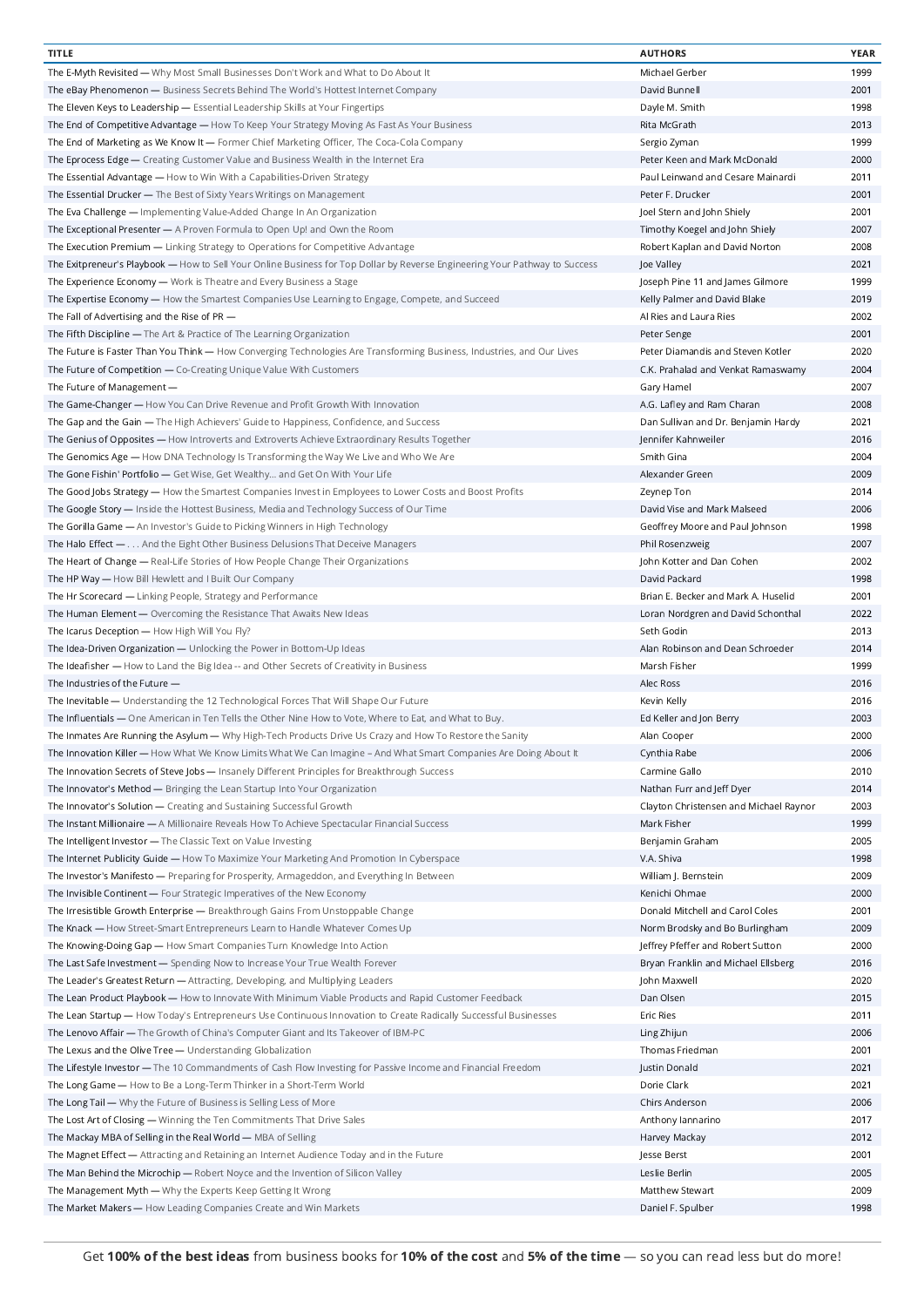| <b>TITLE</b>                                                                                                                                                      | <b>AUTHORS</b>                          | <b>YEAR</b>  |
|-------------------------------------------------------------------------------------------------------------------------------------------------------------------|-----------------------------------------|--------------|
| The Mckinsey Mind - Understanding and Implementing the Problem-Solving Tools and Management Techniques of the World's Top<br><b>Strategic Consultants</b>         | Ethan Rasiel and Paul Friga             | 2002         |
| The Membership Economy - Find Your Super Users, Master the Forever Transaction, Build Recurring Revenue                                                           | Robbie Baxter                           | 2015         |
| The Mesh - Why the Future of Business is Sharing                                                                                                                  | Lisa Gansky                             | 2010         |
| The Microsoft Way — The Real Story of How the Company Outsmarts Its Competition                                                                                   | Randall E. Stross                       | 1999         |
| The Million-Dollar One-Person Business — Make Great Money. Work the Way You Like. Have the Life You Want.                                                         | Elaine Pofeldt                          | 2018         |
| The Millionaire in You — Ten Things You Need To Do Now To Have Money and the Time to Enjoy It                                                                     | Michael LeBoeuf                         | 2002         |
| The Millionaire Messenger - Make a Difference and a Fortune Sharing Your Advice                                                                                   | Brendon Burchard                        | 2011         |
| The Millionaire Next Door - The Surprising Secrets of America's Wealth                                                                                            | Thomas J. Stanley and William D. Danko  | 1998         |
| The Miracle Morning for Salespeople - The Fastest Way to Take Your Self and Your Sales to the Next Level                                                          | Hal Elrod and Ryan Snow                 | 2015         |
| The Mobile Wave - How Mobile Intelligence Will Change Everything                                                                                                  | Michael Saylor                          | 2012         |
| The Motivation Myth - How High Achievers Really Set Themselves Up to Win                                                                                          | Jeff Haden                              | 2018         |
| The Myth of Excellence — Why Great Companies Never Try to Be the Best at Everything                                                                               | Fred Crawford and Ryan Mathews          | 2001         |
| The Neglected Firm - Every Manager Must Manage Two Firms: The Present One and the Future One                                                                      | Jorge Vasconcellos E. Sa                | 2002         |
| The Network Imperative - How to Survive and Grow in the Age of Digital Business Models                                                                            | Barry Libert, Megan Beck and Jerry Wind | 2016         |
| The New Experts - Win Today's Newly Empowered Customers at Their 4 Decisive Moments                                                                               | Robert Bloom                            | 2011         |
| The New Positioning — The Latest on the World's #1 Business Strategy                                                                                              | Jack Trout and Steve Rivkin             | 1999         |
| The New Rules of Marketing & PR — How to Use News Releases, Blogs, Podcasting, Viral Marketing & Online Media to Reach Buyers<br>Directly                         | David Meerman Scott                     | 2007         |
| The Next Big Thing Is Really Small - Nanotechnology and the Future of Big Business                                                                                | Jack Uldrich and Deb Newberry           | 2003         |
| The Nokia Revolution - The Story of an Extraordinary Company That Transformed an Industry                                                                         | Dan Steinbock                           | 2001         |
| The Nordstrom Way - Inside America's #1 Customer Service Company                                                                                                  | Robert Spector and Patrick McCarthy     | 1999         |
| The Now Habit - A Strategic Program for Overcoming Procrastination and Enjoying Guilt-Free Play                                                                   | Neil Fiore                              | 2007         |
| The Official Guide to Success - A Personal Success Program                                                                                                        | Tom Hopkins                             | 1999         |
| The One Page Business Plan - Start With a Vision, Build a Company!                                                                                                | Jim Horan                               | 2004         |
| The One Thing — The Surprisingly Simple Truth Behind Extraordinary Results                                                                                        | Gary Keller and Jay Papasan             | 2013         |
| The One Thing You Need to Know - About Great Managing, Great Leading and Sustained Individual Success                                                             | Marcus Buckingham                       | 2005         |
| The One Week Marketing Plan - The Set It & Forget It Approach For Quickly Growing Your Business                                                                   | Mark Satterfield                        | 2014         |
| The Only Negotiating Guide You'll Ever Need - 101 Ways To Win Every Time in Any Situation                                                                         | Peter Stark and Jane Flaherty           | 2003         |
| The Oracle of Oracle - The Story of Volatile CEO Larry Ellison and the Strategies Behind His Company's Phenomenal Success                                         | Florence Stone                          | 2002         |
| The Other 90% - How To Unlock Your Vast Untapped Potential For Leadership And Life                                                                                | Robert Cooper                           | 2001         |
| The Other Side of Innovation - Solving the Execution Challenge                                                                                                    | Vijay Govindarajan and Chris Trimble    | 2010         |
| The Outsourcing Revolution - Why It Makes Sense And How To Do It Right                                                                                            | Michael Corbett                         | 2004         |
| The People Equation — Why Innovation is People, Not Products                                                                                                      | Deborah Piscione and David Crawley      | 2017         |
| The Perpetual Enterprise Machine - Seven Keys to Corporate Renewal Through Successful Product & Process Development                                               | H Bowen and K. Clark                    | 1998         |
| The Personal MBA — A World-Class Business Education in a Single Volume                                                                                            | Josh Kaufman                            | 2011         |
| The Phoenix Effect - 9 Revitalizing Strategies No Business Can Do Without                                                                                         | Carter Pate and Harlan Platt            | 2002         |
| The Pixar Touch — The Making of a Company                                                                                                                         | David Price                             | 2008         |
| The Plan-As-You-Go Business Plan -                                                                                                                                | Tim Berry                               | 2008         |
| The Platinum Rule - Discover the Four Basic Business Personalities - and How They Can Lead You To Success                                                         | Tony Alessandra and Michael O'Connor    | 1998         |
| The Pop-Up Pitch - The Two-Hour Creative Sprint to the Most Persuasive Presentation of Your Life                                                                  | Dan Roam                                | 2021         |
| The Popcorn Report - The Future of your Company, your World, your Life                                                                                            | Faith Popcorn                           | 1999         |
| The Power of an Hour - Business and Life Mastery in One Hour a Week                                                                                               | Dave Lakhani                            | 2010         |
| The Power of Broke — How Empty Pockets, a Tight Budget, and a Hunger For Success Can Become Your Greatest Competitive                                             | Daymond Johnson                         | 2016         |
| Advantage                                                                                                                                                         |                                         |              |
| The Power of Habit - Why We Do What We Do in Life and Business                                                                                                    | Charles Duhigg                          | 2014         |
| The Power of Less — The Fine Art of Limiting Yourself to the Essential in Business and in Life                                                                    | Leo Babauta                             | 2009         |
| The Power of Minds at Work - Organizational Intelligence In Action                                                                                                | Karl Albrecht                           | 2003         |
| The Power of Moments - Why Certain Experiences Have Extraordinary Impact                                                                                          | Chip Heath and Dan Heath                | 2017         |
| The Power of Positive Leadership - How and Why Positive Leaders Transform Teams and Organizations and Change the World                                            | Jon Gordon                              | 2017         |
| The Power of Pull — How Small Moves, Smartly Made, Can Set Big Things in Motion                                                                                   | John Hagel III and John Seely Brown     | 2010         |
| The Power of Unfair Advantage - How to Create It, Build It, and Use It to Maximum Effect                                                                          | John Nesheim                            | 2005         |
| The Power of Visual Storytelling — How to Use Visuals, Videos and Social Media to Market Your Brand                                                               | Ekaterina Walter and Jessica Gioglio    | 2014         |
| The Power of We - Succeeding Through Partnerships                                                                                                                 | Johathan Tisch and Karl Weber           | 2004         |
| The Power of Why - Breaking Out in a Competitive Marketplace                                                                                                      | Richard Weylman                         | 2013         |
| The Practice - Shipping Creative Work                                                                                                                             | Seth Godin                              | 2021         |
| The Presentation Secrets of Steve Jobs - How to Be Insanely Great in Front of Any Audience                                                                        | Carmine Gallo                           | 2009         |
| The Profit Zone - How Strategic Business Design Will Lead You To Tomorrow's Profits                                                                               | Adrian Slywotzky and David Morrison     | 1999         |
| The Proximity Principle — The Proven Strategy That Will Lead to the Career You Love                                                                               | Ken Coleman                             | 2019         |
| The Real Book of Real Estate - Real Experts. Real Stories. Real Life.                                                                                             | Robert Kiyosaki                         | 2009         |
| The Real Warren Buffett - Managing Capital, Leading People                                                                                                        | James O'Loughlin                        | 2003         |
| The Real-Life MBA — Your No-BS Guide to Winning the Game, Building a Team, and Growing Your Career                                                                | Jack Welch and Suzy Welch               | 2015         |
| The Rebel Rules - Daring To Be Yourself In Business                                                                                                               | Chip Conley                             | 2001         |
| The Referral Engine - Teaching Your Business to Market Itself                                                                                                     | John Jantsch                            | 2010         |
| The Richest Man in Babylon - Success Secrets of the Ancients<br>The Road Ahead — How the Emerging Technologies of the Digital Age Will Transform Everyone's Lives | George S. Clason<br><b>Bill Gates</b>   | 1999<br>1999 |
| The Sales Acceleration Formula — Using Data, Technology, and Inbound Selling to go from \$0 to \$100 Million                                                      | Mark Roberge                            | 2015         |
| The Sales Magnet - How to Get More Customers Without Cold Calling                                                                                                 | Kendra Lee                              | 2013         |
|                                                                                                                                                                   |                                         |              |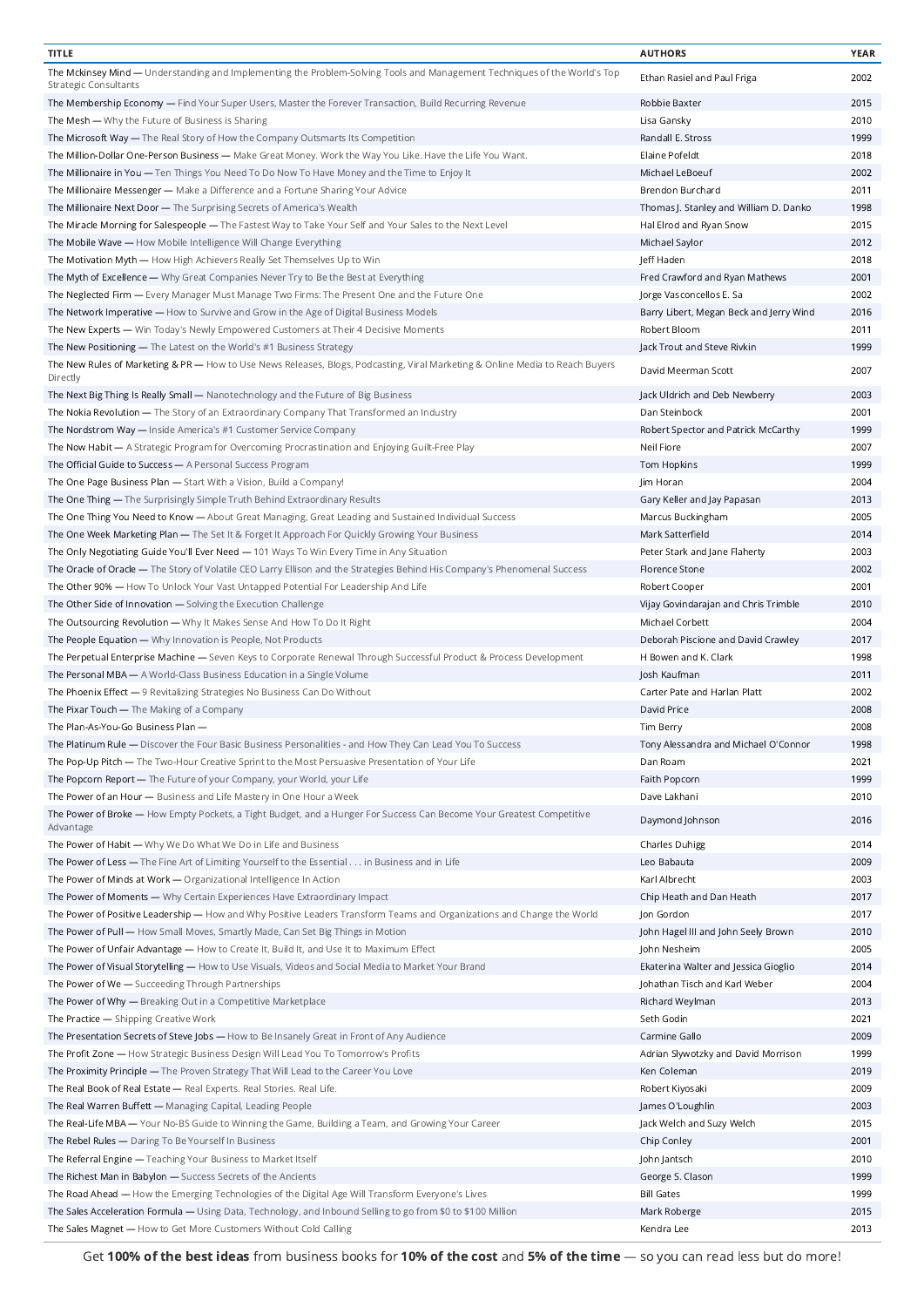| <b>TITLE</b>                                                                                                                                                 | <b>AUTHORS</b>                          | YEAR |
|--------------------------------------------------------------------------------------------------------------------------------------------------------------|-----------------------------------------|------|
| The Sandler Rules - 49 Timeless Selling Principles and How to Apply Them                                                                                     | David Mattson                           | 2009 |
| The Second Coming of Steve Jobs -                                                                                                                            | Alan Deutschman                         | 2000 |
| The Secret Code of Success - 7 Hidden Steps to More Wealth and Happiness                                                                                     | Noah St. John                           | 2009 |
| The Self-Made Billionaire Effect - How Extreme Producers Create Massive Value                                                                                | John Sviokla and Mitch Cohen            | 2015 |
| The Seven-Day Weekend - Finding the Work/Life Balance                                                                                                        | Ricardo Semler                          | 2003 |
| The Silicon Boys and Their Valley of Dreams — The Meek Didn't Inherit the Earth. The Geeks Did.                                                              | David Kaplan                            | 1999 |
| The Silicon Valley Way — Discover the Secret of America's Fastest Growing Companies                                                                          | Elton B. Sherwin Jr                     | 1998 |
|                                                                                                                                                              |                                         | 2004 |
| The Simplicity Survival Handbook - 32 Ways To Do Less And Accomplish More                                                                                    | Bill Jensen                             |      |
| The Six Figure Second Income - How to Start and Grow a Successful Online Business Without Quitting Your Day Job                                              | David Lindahl and Jonathan Rozek        | 2010 |
| The Snowball - Warren Buffett and the Business of Life                                                                                                       | Alice Schroeder                         | 2008 |
| The Solution-Centric Organization — Transform Your Revenue Engine to Market and Sell High Value Solutions                                                    | Keith Eades and Robert Kear             | 2010 |
| The Soul of the New Consumer - The Attitudes, Behaviors and Preferences of E-Customers                                                                       | Laurie Windham and Ken Orton            | 2000 |
| The Southwest Airlines Way — Using the Power of Relationships to Achieve High Performance                                                                    | Jody Gittell                            | 2003 |
| The Spark and the Grind - Ignite the Power of Disciplined Creativity                                                                                         | Erik Wahl                               | 2017 |
| The Speed of Trust - The One Thing That Changes Everything                                                                                                   | Stephen R. Covey                        | 2006 |
| The Starfish and the Spider - The Unstoppable Power of Leaderless Organizations                                                                              | Ori Brafman and Rod Beckstrom           | 2007 |
| The Startup Way - How Modern Companies Use Entrepreneurial Management to Transform Culture & Drive Long-Term Growth                                          | <b>Eric Ries</b>                        | 2017 |
| The Sticking Point Solution - 9 Ways to Move Your Business From Stagnation to Stunning Growth In Tough Economic Times                                        | Jay Abraham                             | 2009 |
| The Strategy Machine - Building Your Business One Idea At A Time                                                                                             | Larry Downes                            | 2002 |
| The Strategy Paradox - Why Committing to Success Leads to Failure (and What to Do About It)                                                                  | Michael Raynor                          | 2007 |
| The Strategy-Focused Organization - How Balanced Scorecard Companies Thrive in the New Business Environment                                                  | Robert Kaplan and David P. Norton       | 2001 |
| The Success System That Never Fails - Success Can Be Reduced To A Never Fail Formula.                                                                        | W. Clement Stone                        | 1999 |
|                                                                                                                                                              | Rhonda M. Abrams                        | 1998 |
| The Successful Business Plan - Secrets and Strategies                                                                                                        |                                         |      |
| The Talent War - How Special Operations and Great Organizations Win on Talent                                                                                | Mike Sarraille and George Randle        | 2020 |
| The Ten Roads to Riches - The Ways The Wealthy Got There (And How You Can Too!)                                                                              | Ken Fisher                              | 2009 |
| The Ten-Day MBA - A Step-by-Step Guide to Mastering the Skills Taught in America's Top Business Schools                                                      | Steven Silbiger                         | 2012 |
| The Third Screen - Marketing to Your Customers in a World Gone Mobile                                                                                        | Chuck Martin                            | 2011 |
| The Third Wave - An Entrepreneur's Vision of the Future                                                                                                      | <b>Steve Case</b>                       | 2016 |
| The Three Laws of Performance - Rewriting the Future of Your Organization and Your Life                                                                      | Steve Zaffron and Dave Logan            | 2009 |
| The Tipping Point - How Little Things Can Make a Big Difference                                                                                              | Malcolm Gladwell                        | 2003 |
| The Tom Peters Seminar - Crazy Times, Crazy Organizations                                                                                                    | <b>Tom Peters</b>                       | 1999 |
| The Transparency Edge - How Credibility Can Make or Break You in Business                                                                                    | Barbara Pagano and Elizabeth Pagano     | 2003 |
| The Trendmaster's Guide - Get a Jump on What Your Customer Wants Next                                                                                        | Robyn Waters                            | 2005 |
| The Truth About Leadership - The No-Fads Heart-of-the-Matter Facts You Need to Know                                                                          | James Kouzes and Barry Posner           | 2010 |
| The Truth About Your Future - The Money Guide You Need Now, Later, and Much Later                                                                            | Ric Edelman                             | 2017 |
|                                                                                                                                                              | Vivek Ranadive and Kevin Maney          |      |
| The Two-Second Advantage - How We Succeed by Anticipating the Future -- Just Enough                                                                          |                                         | 2011 |
| The Ultimate Competitive Advantage - Secrets of Continually Developing a More Profitable Business Model                                                      | Donald Mitchell and Carol Coles         | 2003 |
| The Ultimate Marketing Plan - Find Your Most Promotable Competitive Edge, Turn It Into A Powerful Marketing Message And Deliver<br>It To The Right Prospects | Dan S. Kennedy                          | 2009 |
| The Ultimate Sales Machine - Turbocharge Your Business with Relentless Focus on 12 Key Strategies                                                            | Chet Holmes                             | 2007 |
| The Upside - The 7 Strategies For Turning Big Threats into Growth Breakthroughs                                                                              | Adrian Slwotzky and Karl Weber          | 2008 |
| The Virgin Way - Everything I Know About Leadership                                                                                                          | Richard Branson                         | 2014 |
| The Vision-Driven Leader - 10 Questions to Focus Your Efforts, Energize Your Team, and Scale Your Business                                                   | Michael Hyatt                           | 2020 |
| The Visionary's Handbook - Nine Paradoxes That Will Shape the Future of Your Business                                                                        | Watts Wacker and Jim Taylor             | 2000 |
| The War for Talent - Surviving In The Era Of Competitive Recruiting                                                                                          | Ed Michaels and Helen Handfield-Jones   | 2001 |
| The Warren Buffett CEO - Secrets From the Bershire Hathaway Managers                                                                                         | Robert Miles                            | 2002 |
| The Warren Buffett Stock Portfolio - Warren Buffett Stock Picks: Why and When He Is Investing in Them                                                        | Mary Buffett and David Clark            | 2011 |
|                                                                                                                                                              |                                         |      |
| The Warren Buffett Way - Investment Strategies of the World's Greatest Investor                                                                              | Robert G. Hagstrom                      | 1998 |
| The Well-Timed Strategy - Managing the Business Cycle for Competitive Advantage                                                                              | Peter Navarro                           | 2006 |
| The Wellness Revolution - How To Make a Fortune in the Next Trillion Dollar Industry                                                                         | Paul Pilzer                             | 2002 |
| The Winner Within - A Life Plan For Team Players                                                                                                             | Pat Riley                               | 1998 |
| The Winning Spirit - 16 Timeless Principles That Drive Performance Excellence                                                                                | Joe Montana and Tom Mitchell            | 2005 |
| The Wisdom of Crowds - Why the Many Are Smarter than the Few and How Collective Wisdom Shapes Business, Economies, Societies<br>and Nations                  | James Surowiecki                        | 2004 |
| The Witch Doctors - What the Management Gurus Are Saying, Why It Matters and How to Make Sense Of It                                                         | John Micklethwait and Adrian Wooldridge | 1999 |
| The Wizard of Ads - Turning Words into Magic and Dreamers into Millionaires                                                                                  | Roy H. Williams                         | 1999 |
| The Workforce Scorecard - Managing Human Capital to Execute Strategy                                                                                         | Mark A. Huselid and Brian E. Becker     | 2005 |
| The World Is Flat - A Brief History of the Twenty-First Century                                                                                              | Thomas Friedman                         | 2006 |
| The Wright Way - 7 Problem-Solving Principles From The Wright Brothers That Can Make Your Business Soar                                                      | Mark Eppler                             | 2004 |
|                                                                                                                                                              |                                         | 2021 |
| The YouTube Formula — How Anyone Can Unlock the Algorithm to Drive Views, Build an Audience, and Grow Revenue                                                | Derral Eves                             |      |
| The Zigzag Principle — The Goal-Setting Strategy That Will Revolutionize Your Business and Your Life                                                         | Rich Christiansen                       | 2011 |
| The Zurich Axioms - An Effective Set Of Principles About Handling Investment & Risk                                                                          | Max Gunther                             | 1998 |
| Think & Grow Rich - The Way To Personal Achievement                                                                                                          | Napoleon Hill                           | 1999 |
| Think Again - Why Good Leaders Make Bad Decisions and How to Keep It From Happening to You                                                                   | Sydney Finkelstein and Jo Whitehead     | 2009 |
| Think Again - The Power of Knowing What You Don't Know                                                                                                       | Adam Grant                              | 2021 |
| Think Better - (Your Company's Future Depends on it. and So Does Yours)                                                                                      | Tim Hurson                              | 2008 |
| Think Big Act Small - How America's Best Performing Companies Keep The Start-up Spirit Alive                                                                 | Jason Jennings                          | 2005 |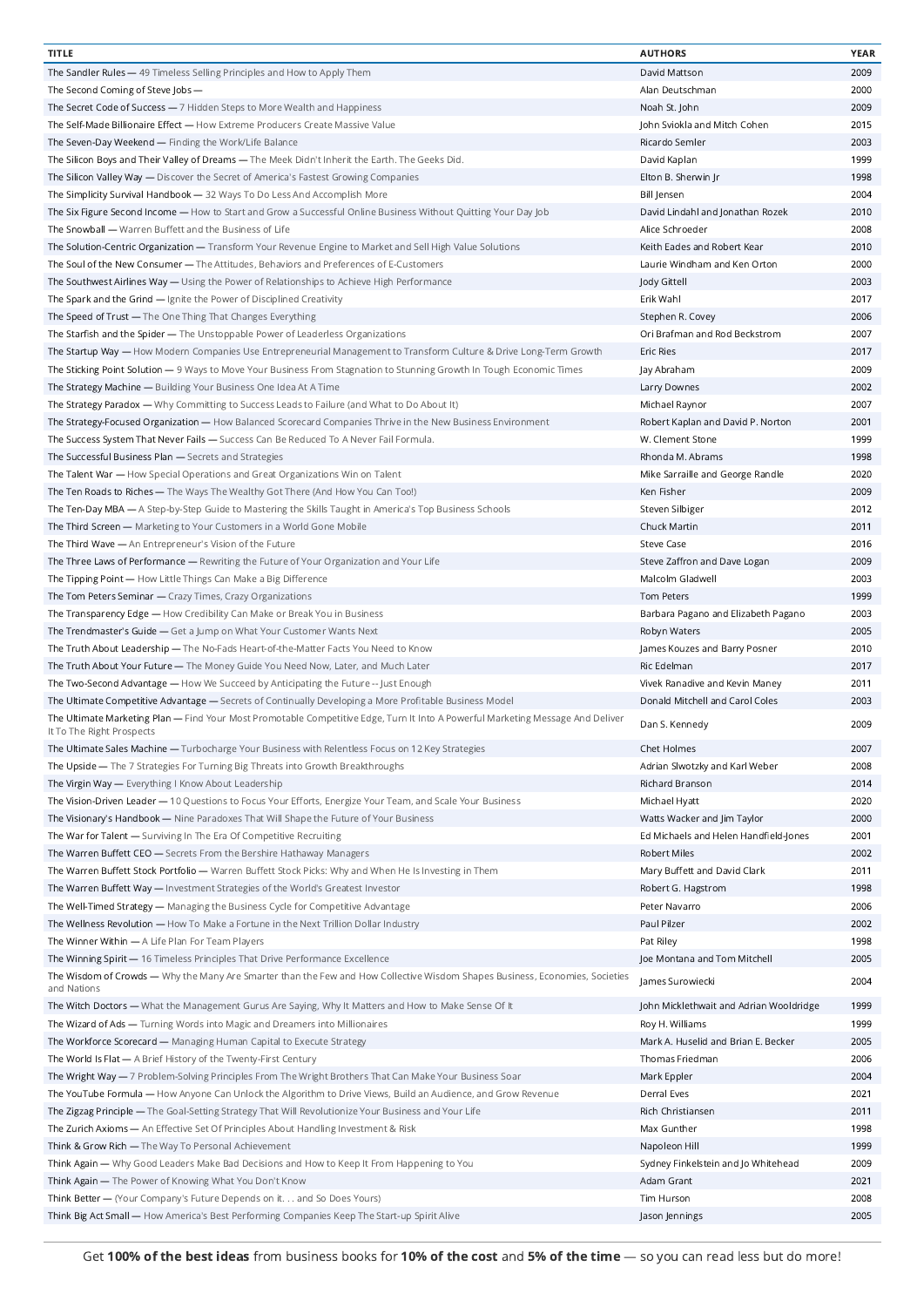| <b>TITLE</b>                                                                                                                                      | <b>AUTHORS</b>                            | YEAR |
|---------------------------------------------------------------------------------------------------------------------------------------------------|-------------------------------------------|------|
| Think Big and Kick Ass - In Business And In Life                                                                                                  | Donald Trump and Bill Zanker              | 2007 |
| Think Like a Freak — The Authors of Freakanomics Offer to Retrain Your Brain                                                                      | Steven Levitt and Stephen Dubner          | 2014 |
| Think Like a Rocket Scientist — Simple Strategies You Can Use to Make Giant Leaps in Work and Life                                                | Ozan Varol                                | 2020 |
| Think Like Your Customer — A Winning Strategy to Maximize Sales by Understanding How and Why Your Customers Buy                                   | <b>Bill Stinnett</b>                      | 2005 |
| Think Twice - Harnessing the Power of Counterintuition                                                                                            | Michael Mauboussin                        | 2009 |
| Thinking for a Change — 11 Ways Highly Successful People Approach Life and Work                                                                   | John C. Maxwell                           | 2003 |
| Thinking Strategically — The Competitive Edge in Business, Politics and Everyday Life                                                             | Avinash Dixit and Barry Nalebuff          | 1999 |
|                                                                                                                                                   |                                           |      |
| This Is Marketing - You Can't Be Seen Until You Learn to See                                                                                      | Seth Godin                                | 2019 |
| Time Management from the Inside Out — The Foolproof System for Taking Control of Your Schedule - and Your Life                                    | Julie Morganstern                         | 2000 |
| Time Management Magic — How to Get More Done Everyday Move From Surviving to Thriving                                                             | Lee Cockerell                             | 2015 |
| Tiny Habits - The Small Changes That Change Everything                                                                                            | BJ Fogg                                   | 2020 |
| To Sell is Human - The Surprising Truth About Moving Others                                                                                       | Daniel Pink                               | 2013 |
| Traction - A Startup Guide to Getting Customers                                                                                                   | Gabriel Weinberg and Justin Mares         | 2014 |
| Trade-Off - Why Some Things Catch On, And Others Don't                                                                                            | Kevin Maney                               | 2009 |
| Trading Up — Why Consumers Want New Luxury Goods - And How Companies Create Them                                                                  | Michael Silverstein and Neil Fiske        | 2005 |
| Traffic Secrets - The Underground Playbook for Filling Your Websites and Funnels with Your Dream Customers                                        | Russell Brunson                           | 2020 |
| Treasure Hunt - Inside the Mind of the New Consumer                                                                                               | Michael Silverstein                       | 2006 |
|                                                                                                                                                   | Eric Schmidt, Jonathan Rosenberg and Alan |      |
| Trillion Dollar Coach - The Leadership Playbook of Silicon Valley's Bill Campbell                                                                 | Eagle                                     | 2019 |
| Trump - How To Get Rich                                                                                                                           | Donald Trump                              | 2004 |
| Tuned In - Uncover the Extraordinary Opportunities That Lead to Business Breakthroughs                                                            | Craig Stull and Phil Meyers               | 2008 |
| Turn Clicks into Customers - Proven Marketing Techniques for Converting Online Traffic into Revenue                                               | Duane Forrester                           | 2010 |
| Turnaround - How to Change Course When Things Are Going South                                                                                     | Lisa Gable                                | 2022 |
| Twitter Power - How to Dominate Your Market One Tweet at a Time                                                                                   | Joel Comm and Ken Burge                   | 2009 |
| Ultimate Selling Power - How To Create and Enjoy a Multimillion Dollar Sales Career                                                               | Donald Moine and Ken LLoyd                | 2003 |
|                                                                                                                                                   |                                           |      |
| Ultralearning - Master Hard Skills, Outsmart the Competition, and Accelerate Your Career                                                          | Scott Young                               | 2019 |
| Unchained Value - The New Logic of Digital Business                                                                                               | Mary Cronin                               | 2001 |
| Uncommon Service - How to Win By Putting Customers at the Core of Your Business                                                                   | Frances Frei and Anne Morriss             | 2012 |
| Undaunted - Overcoming Doubts and Doubters                                                                                                        | Kara Goldin                               | 2021 |
| Understanding Financial Statements - How to Read Income Statements, Balance Sheets, Cash-Flow Statements and Calculate<br><b>Financial Ratios</b> | Joseph T. Sraub                           | 1998 |
| Understanding Michael Porter - The Essential Guide to Competition and Strategy                                                                    | Joan Magretta                             | 2012 |
| Unleashing the Ideavirus - Turn Your Ideas Into Epidemics By Helping Your Customers Do The Marketing For You                                      | Seth Godin                                | 2000 |
| Unleashing the Killer App — Digital Strategies for Market Dominance                                                                               | Larry Downes and Chunka Mui               | 1998 |
| Unlimited Riches - Making Your Fortune In Real Estate Investing                                                                                   | Robert Shemin                             | 2002 |
| Unlocking the Customer Value Chain - How Decoupling Drives Consumer Disruption                                                                    | Thales Teixeira                           | 2019 |
| Unshakeable - Your Financial Freedom Playbook                                                                                                     | Tony Robbins                              | 2017 |
| Unstoppable — Finding Hidden Assets to Renew the Core and Fuel Future Growth                                                                      | Chris Zook                                | 2007 |
|                                                                                                                                                   |                                           |      |
| Value Nets - Breaking the Supply Chain To Unlock Hidden Profits                                                                                   | David Bovet and Joseph Martha             | 2000 |
| Venture Catalyst - The Five Strategies For Explosive Corporate Growth                                                                             | Donald Laurie                             | 2001 |
| Virtual Freedom - How to Work With Virtual Staff to Buy More Time, Become More Productive, and Build Your Dream Business                          | Chris Ducker                              | 2014 |
| Wallstreet.com - Fat Cat Investing at the Click of a Mouse                                                                                        | Andrew Klein                              | 1999 |
| Warren Buffett Invests Like a Girl: and Why You Should Too - 8 Essential Principles Every Investor Needs to Create a Profitable<br>Portfolio      | Louann Lofton                             | 2011 |
| Warren Buffett on Business - Principles From the Sage of Omaha                                                                                    | Richard J. Connors                        | 2010 |
| Warren Buffett Wealth - Principles and Practical Methods Used by the World's Greatest Investor                                                    | Robert Miles                              | 2004 |
| Warren Buffett's Ground Rules - Words of Wisdom from the Partnership Letters of the World's Greatest Investor                                     | Jeremy Miller                             | 2016 |
| Way of the Wolf - Straight Line Selling: Master the Art of Persuasion, Influence and Success                                                      | Jordan Belfort                            | 2018 |
| Web Rules — How the Internet Is Changing the Way Consumers Make Choices                                                                           | Tom Murphy                                | 2000 |
| Webonomics - Nine Essential Principles for Growing Your Business on the World Wide Web                                                            | Evan Schwartz                             | 1998 |
| Weird Ideas That Work - 111/2 Practices for Promoting Managing and Sustaining Innovation                                                          | Robert Sutton                             | 2002 |
| What Clients Love - A Field Guide to Growing Your Business                                                                                        | Harry Beckwith                            | 2003 |
|                                                                                                                                                   |                                           |      |
| What Customers Really Want - How to Bridge the Gap Between What Your Organization Offers and What Your Clients Crave                              | McKain Scott                              | 2005 |
| What Great Salespeople Do — The Science of Selling Through Emotional Connection and the Power of Story                                            | Michael Bosworth and Ben Zoldan           | 2012 |
| What Matters Now - How to Win in a World of Relentless Change, Ferocious Competition, and Unstoppable Innovation                                  | Gary Hamel                                | 2012 |
| What Really Works - The 4+2 Formula for Sustained Business Success                                                                                | William Joyce and Nitin Nohria            | 2003 |
| What the Customer Wants You to Know - How Everybody Needs To Think About Sales Differently                                                        | Ram Charan                                | 2008 |
| What They Don't Teach You at Harvard Business School - And Why They Can't Make You Street Smart                                                   | Mark McCormack                            | 1998 |
| What to Do When There's Too Much to Do - Reduce Tasks, Increase Results, and Save 90 Minutes a Day                                                | Laura Stack                               | 2012 |
| What Were They Thinking? — Marketing Lessons I've Learned From Over 80,000 New-Product Innovations and Idiocies                                   | Robert McMath and Thom Forbes             | 1998 |
| What You Really Need to Lead — The Power of Thinking and Acting Like an Owner                                                                     | Robert S. Kaplan                          | 2015 |
| What's the Big Idea? — Creating and Capitalizing on the Best Management Thinking                                                                  | Thomas Davenport and Laurence Prusak      | 2003 |
| When - The Scientific Secrets of Perfect Timing                                                                                                   | Daniel Pink                               | 2018 |
| When Organizing Isn't Enough - SHED Your Stuff, Change Your Life                                                                                  | Julie Morganstern                         | 2008 |
| Who Not How - The Formula to Achieve Bigger Goals Through Accelerating Teamwork                                                                   | Dan Sullivan and Benjamin Hardy           | 2020 |
|                                                                                                                                                   |                                           |      |
| Who Says Elephants Can't Dance? - Inside IBM's Historic Turnaround                                                                                | Louis Gerstner                            | 2003 |
| Whoever Makes the Most Mistakes Wins - The Paradox of Innovation                                                                                  | Richard Farson and Ralph Keyes            | 2002 |
| Why Decisions Fail - Avoiding the Traps and Blunders That Lead to Debacles                                                                        | Paul Nutt                                 | 2002 |